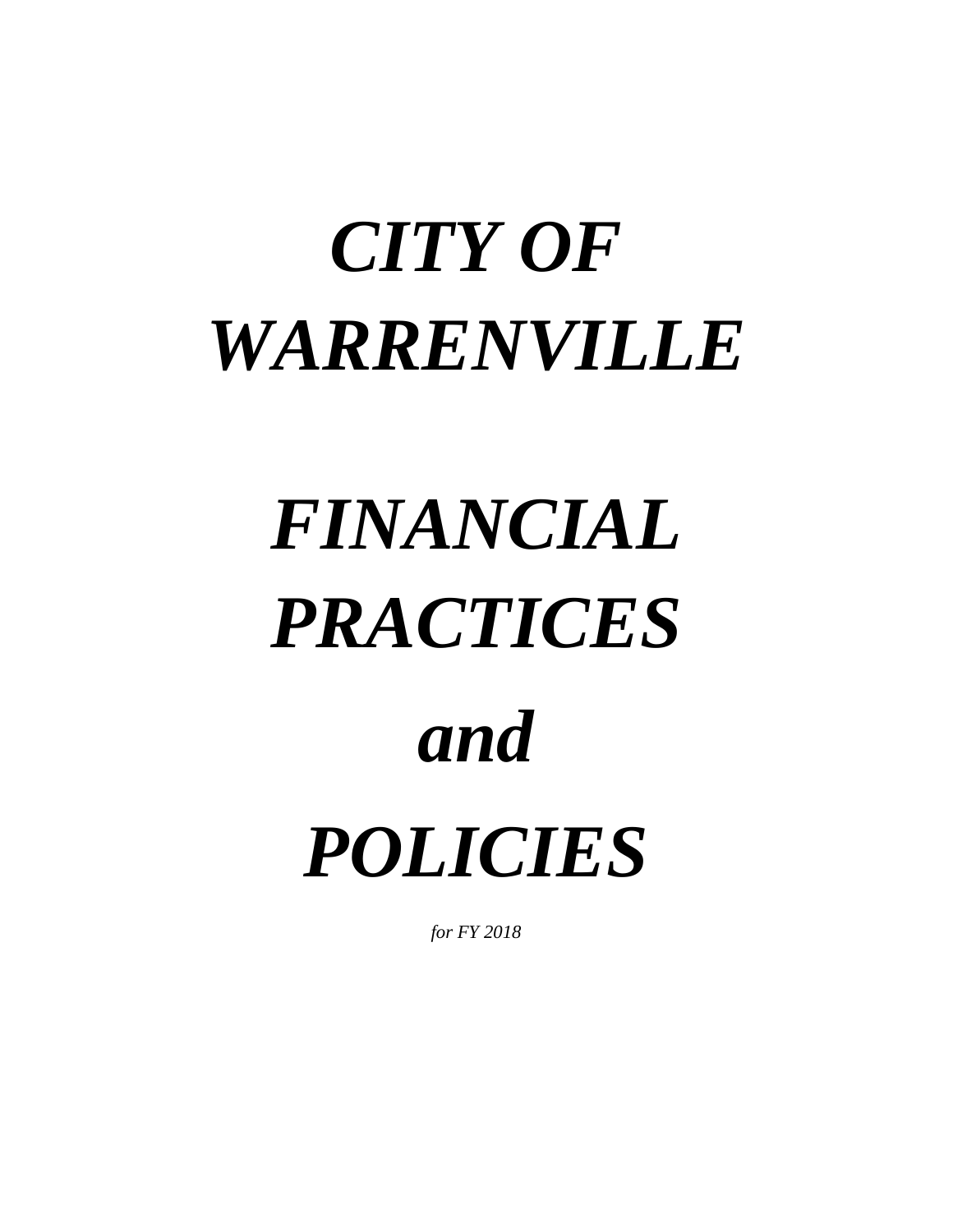# **Introduction**

The Government Finance Officers Association (GFOA) has endorsed the National Advisory Council on State and Local Budgeting's (NACSLB) comprehensive set of recommended budget practices recommendation. GFOA recommends that, at a minimum, financial policies regarding Financial Planning, Revenues, and Expenditures be developed by professional staff and formally adopted by the jurisdiction's governing board. The adopted financial policies should then be used to frame major policy initiatives and be summarized in the budget document. It is further recommended that these policies be reviewed during the budget process. Professional staff should review the policies to ensure continued relevance and to identify any gaps that should be addressed with new policies.

A governmental entity with financial policies in place aide in the public transparency related to the use of taxpayer dollars. In addition, such policies provide the framework for a stable financial condition and allow for proactive decision-making by the governing board. Lending institutions look more favorably on any organization with comprehensive financial policies. For these reasons, the City of Warrenville has adopted a Financial Practices and Policies document, which is reviewed annually by staff and City Council.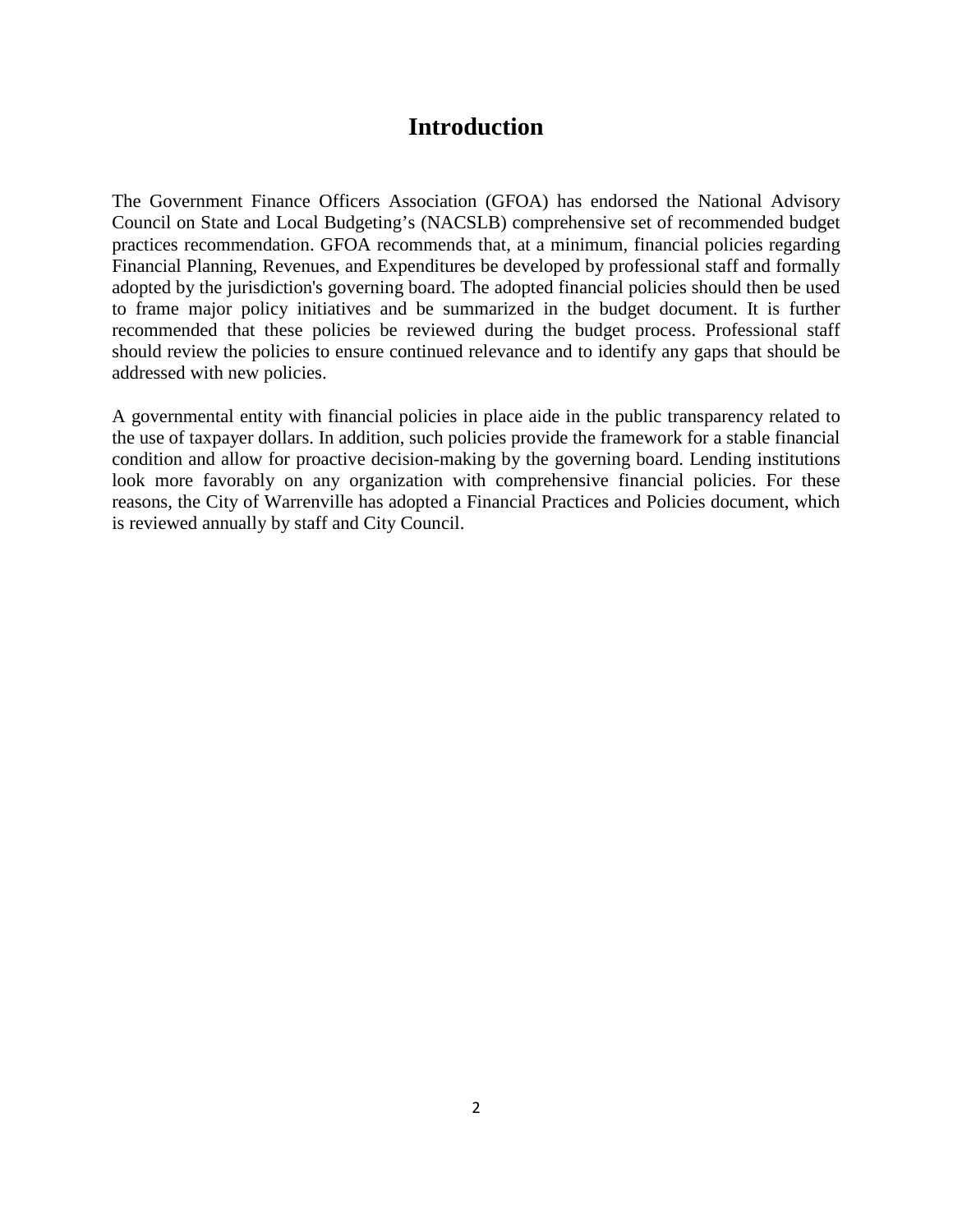# **General Financial Policies**

#### **Independent Audit**

An audit, performed by an independent auditing firm will be conducted annually.

#### **Annual Financial Statements**

The City will produce an annual Comprehensive Annual Financial Report (CAFR) in accordance with generally accepted accounting principles (GAAP) as outlined by the Governmental Accounting Standards Board (GASB).

#### **Accounting Fund Guidelines**

See "Appendix A" for the Purpose and Use of City Funds, including a detailed description of fund names, fund types, recommended minimum and maximum fund balances, major sources of revenue, traditional areas of expenditures, and fund limitations.

#### **Cash Management**

In order for the City to properly manage the funds of the City, a "Concentration Account" is maintained and contains comingled cash accounts for various City "funds". From time-to-time it is necessary to utilize and short-term interfund transfers to cover negative cash balances that occur during the normal flow of everyday financial activity. The Finance Director is authorized to make such interfund transfers as necessary to eliminate negative cash balances.

#### **Collection Policy**

The City will take an aggressive approach when pursuing all revenues due for services, and ensure that all fines and permits due to the City are collected in a reasonable fashion. This policy will hold true for all revenue due to the City, without regard to destination fund.

#### **Funding for Day-to-Day Operations**

Funding for day-to-day operation shall not come from one-time revenues, but from sustainable, on-going and well diversified revenue sources.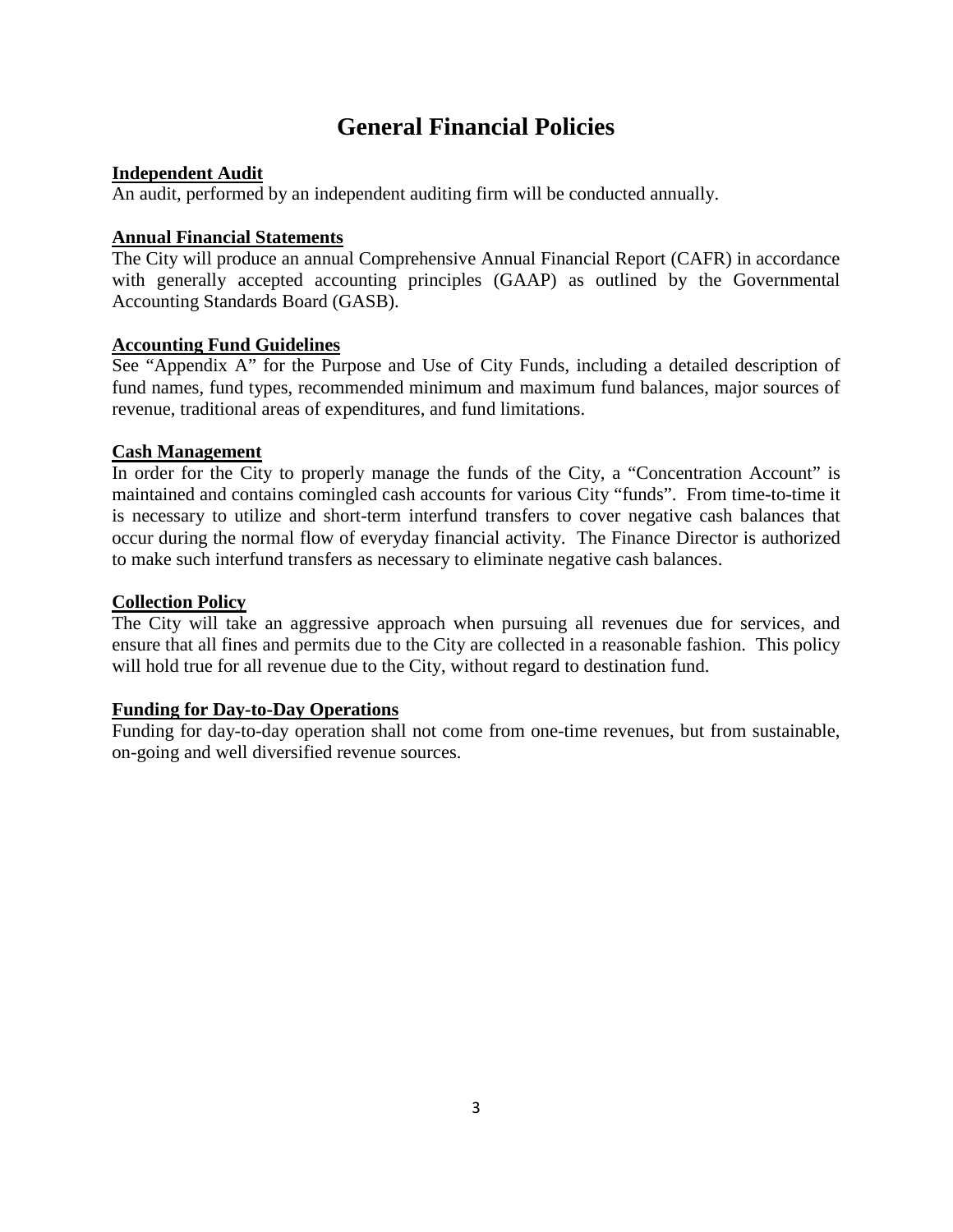# **Budgetary Policy**

#### **Overview**

The City of Warrenville operates under the Budget Officer Act of the Illinois Municipal Code (65 ILCS 5/8-2-9). (City Ordinance 1025, March 6, 1989)

The City has designated the City Administrator as the Budget Officer.

#### **Balanced Budget**

Each fund within the City Budget will be balanced, meaning that expenditures cannot exceed estimated revenues plus the use of any undesignated fund balance at the beginning of the year. Further, the operating expenditures should not exceed operating revenues, on an annualized basis, in order to maintain the structural stability of each fund.

#### **Purpose and Objective of the Budget Process**

Through the budget process, the City will seek to maintain service levels, given the financial constraints of current economic trends, the City's existing financial condition, and the priorities determined through the City Council's adopted plans and priorities. Requests for new, on-going programs made outside the budget process will be discouraged, unless specifically authorized by action of the City Council.

#### **Budget Preparation Process**

Each department and division prepares its own budget for review by the City Administrator.

The proposed budget for the coming fiscal year will be presented for any required Public Hearing, and a first reading of the adopting ordinance no later than the first City Council meeting in April. The adopting ordinance is to be presented at the second City Council meeting in April.

#### **Submission of Requests for new Expenditures**

#### **Decision Packages**

Decision Packages are requests for consideration of the addition of new or significantly expanded programs, services, personnel, projects and capital expenditures for the next year's overall budget.

Decision Package submissions are required for new expenditures of \$20,000 or more, and for all proposed personnel additions. Decision Packages will be presented individually as a part of the budget proposal, for consideration of inclusion in the final budget document.

Decision Packages are initially recommended for inclusion within the proposed budget document by the City Administrator/Budget Officer, but any item may be removed from the budget by vote of the City Council.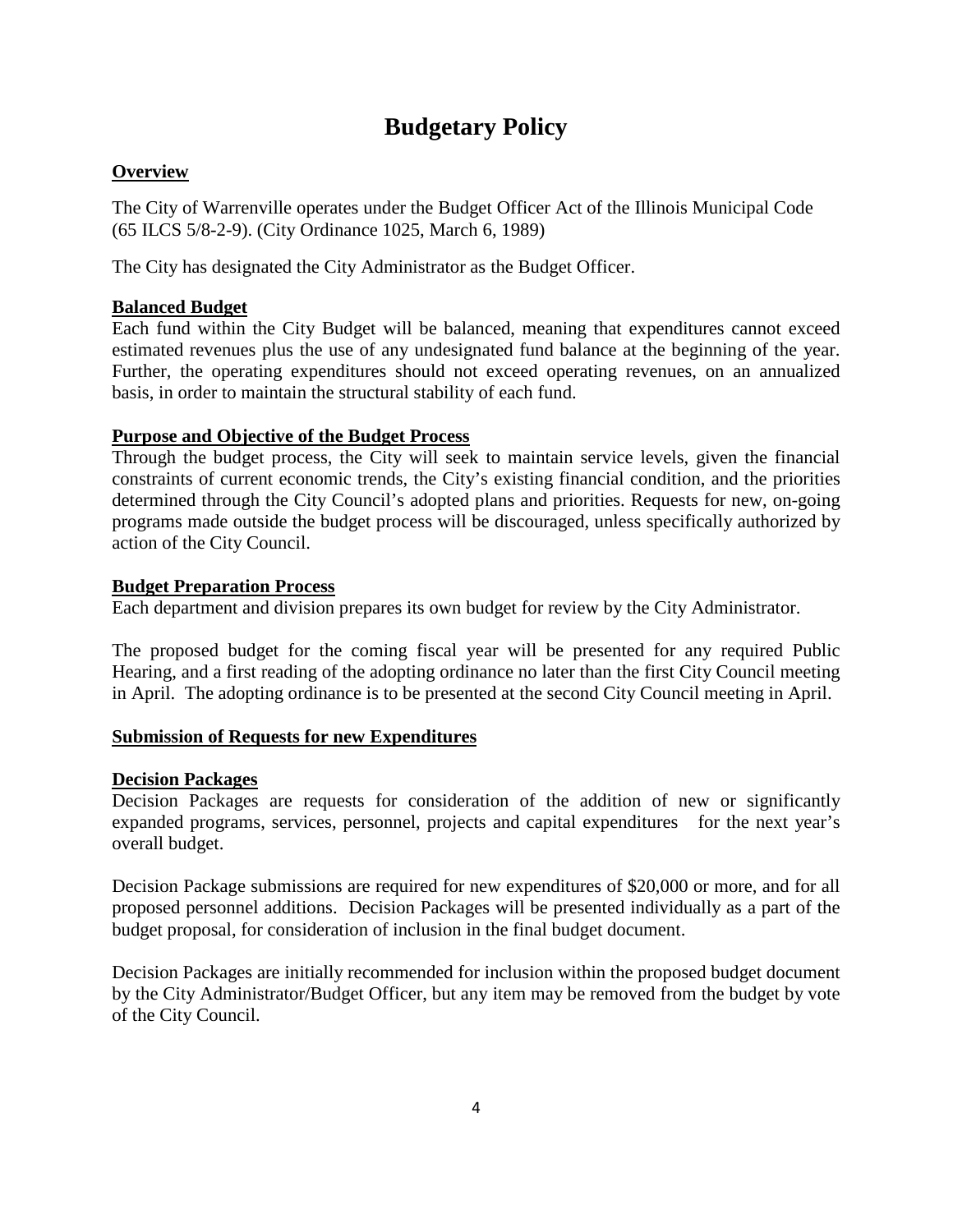#### **Accountability and Expenditure Monitoring**

As a part of the annual budget preparation and review process, the City will project revenue and expenditures, for each operating fund, for no less than five years, including the budget year, and compare those projected fund balances to the fund balance policy to identify any potential issues of concern early enough to provide sufficient time to make any corrections necessary to address the specific issue.

The Finance Director, shall submit a financial update to the City Council or Finance and Personnel Committee, no less than quarterly (more often if deemed necessary). This Financial Update will include the following information:

- 1. Summarized revenues and expenditures, by fund
- 2. A narrative providing context on the overall revenues and expenditures and listing any concerns which arise and explaining any significant variances from budgetary expectations.
- 3. No less than annually, General Fund multi-year projections, for a minimum of two years beyond the current fiscal year, including expenditures, revenues, and use of fund balance.

#### **Development of Budgetary Revenue Estimates**

The City will review revenue estimates no less than annually, as a part of the budgetary process. The revenue estimates should be based, in part, on past experience, current local economic conditions, current state economic conditions, and anticipated future economic trends.

The City will project revenues and expenditures for a period of five years, including the current fiscal year, the fiscal year budget being proposed, and three additional fiscal years, for a total of five years of projections. At a minimum, these projections are to be prepared for the General Fund, Capital Maintenance and Replacement Fund, Hotel Motel Fund and Enterprise fund. Other funds may be presented as well, dependent upon the financial condition of the given  $fund(s)$ .

#### **User Fees and Charges**

The City assesses user fees and charges based upon actual costs, market rates, and charges levied by other public and private organization for similar services. These fees and charges are to be reevaluated no less than annually, but are generally to be reviewed by staff on a continual basis, as operating environments change.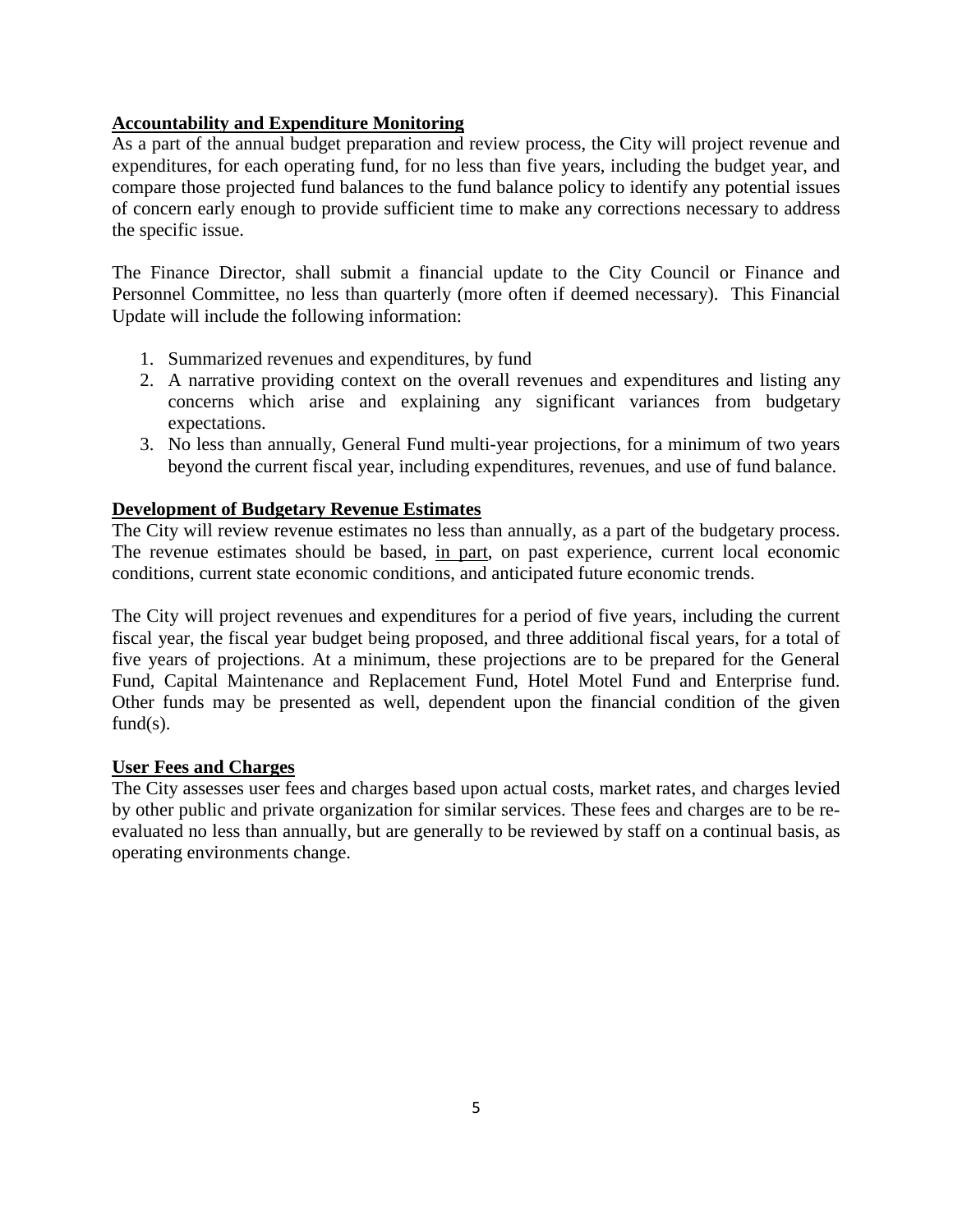# **Salary, Wage and Employee Benefit Budgeting and Management Policy**

#### **Overview**

Historically, approximately 75% of the General Fund expenditures in any given fiscal year are committed to employee wage and benefit expenditures. Budgeted payroll projections are based on estimates of authorized positions. The City employee population is comprised of nonrepresented and represented full-time employees, as well as non-represented part-time employees.

#### **Compensation Assumptions**

The stated goal of the City's compensation plan is to pay Warrenville's employees at the 50th percentile of the City's 15 comparable communities. A bi-annual salary survey of the City's 15 comparable communities shall be conducted, in order to assess the City's non-represented, position-by-position, salary proximity to the 50th percentile. A list of the City's comparable communities is included as Appendix "B".

Appendix B-1, entitled "Bi-Annual Salary Survey for Non-Represented Positions Evaluation Guidelines Policy", details how the position classification ranges are to be adjusted as a result of the bi-annual salary survey

Cost of Living Adjustment (COLA) increases for non-represented employees are to be considered annually as a part of the annual budget process. The basis for COLA increases will be the December Consumer Price Index for Urban Wage Earners and Clerical Workers (CPI-W) figure obtained from the Federal Bureau of Labor Statistics, as well as comparisons to the increases contained in the City's union agreements, and local economic conditions. The City Administrator/Budget Officer typically presents a recommendation for the non-represented employee COLA increases effective the coming May 1, annually in March during a City Council meeting closed session.

Merit increases for non-represented employees are to be based upon an annual employee performance evaluation of the prior year and the City of Warrenville Employee Compensation Plan Merit Increase Matrix, attached as Appendix "C". Merit increases are to be paid out with the regularly scheduled City pay date that encompasses May  $1<sup>st</sup>$ . Any employee that has not completed his/her probationary period by May 1, is eligible for a non-retroactive, merit increase as of the date of the successful completion of the probationary period, utilizing the same City of Warrenville Employee Compensation Plan Merit Increase Matrix and performance evaluation. Employees who are at the top of their range effective May 1st have the ability to receive a Top of the Range cash merit bonus payment, which is not included in the base hourly rate of pay. The amount of this lump sum payment is the difference between the top step for the given employee's position and the calculated annual wages following the completion of the annual performance evaluation process.

The City's represented employee compensation plan is controlled by the collective bargaining agreements between the City and the respective unions.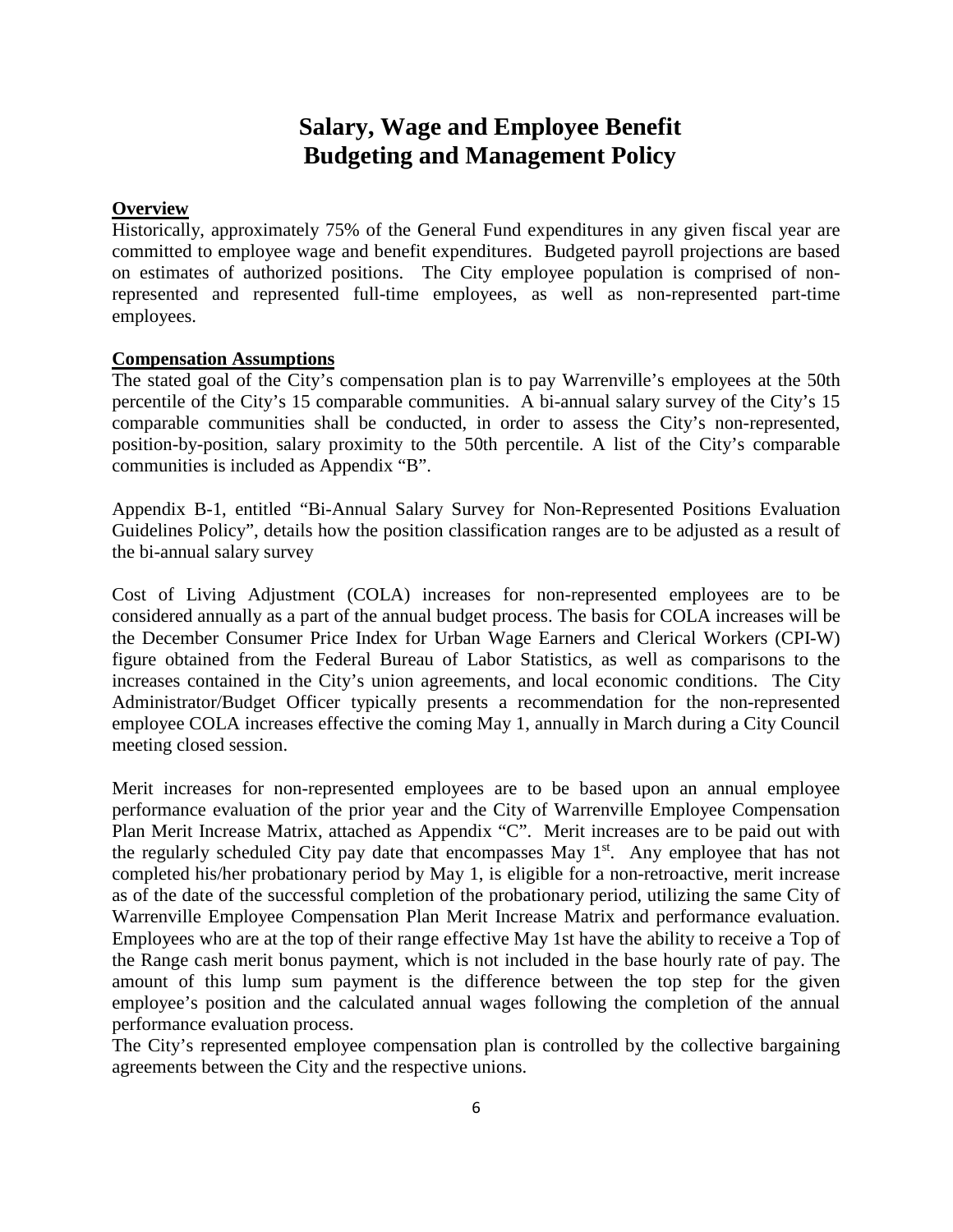#### **Authorized Strength**

Annually, and prior to the start of each fiscal year, the City Administrator/Budget Officer will present an Authorized Strength Ordinance, for City Council consideration and adoption. This ordinance is a listing of all city-wide positions (full-time and part-time) and the number of employees authorized to fill each position.

The Authorized Strength Ordinance may be revised at any time during the fiscal year when a position, or the number of employees for a given position, is to be permanently increased or decreased. A revised Authorized Strength Ordinance must be presented to the City Council for consideration.

#### **Zero Based Staffing**

During the course of a given fiscal year, a position may become vacant due to retirement, resignation, or layoff. Department Heads are required to complete a Zero based Staffing form to justify the departmental and City-wide need for filling the vacant position. The form is submitted to the City Administrator for review and determination whether or not to authorize filling of the position.

#### **Administrator Authority – Wage Adjustments**

The City Administrator, with the consent of the Mayor, has the authority to adjust the wage rate of an existing employee up to 5% within their approved salary range and to grant one additional week of vacation for an existing employee or job candidate as deemed appropriate in order to attract or retain a quality employee. This authority is limited to non-union employees. Further, any adjustment to wages or vacation under this policy, is limited to one time per employee and must be reported to the City Council.

This policy is limited to special circumstances as determined by the City Administrator. Examples of special circumstances may include potential loss of a high performing employee, increase in job responsibilities, or some other unique circumstance.

For an existing employee, the department head shall provide the City Administrator 1) a brief memo identifying a special circumstance justifying the adjustment, and 2) a completed Pay Adjustment Request Form (Appendix A) or Vacation Benefit Adjustment Form (Appendix B). The City Administrator will review the request and make a recommendation to the Mayor. If both the City Administrator and Mayor approve the request, the City Administrator will initiate a payroll change form. A copy of the memo and forms will be maintained in the employee's personnel file.

If the City Administrator, with the consent of the Mayor, negotiates one additional week of vacation benefit time with a prospective employee, the Administrator will provide a copy of the completed Vacation Benefit Adjustment Form to the Assistant City Administrator. The Assistant City Administrator will note the negotiated benefit time in the employment offer letter, which will be maintained in the employee's personnel file. (Policy adopted by City Council October 4, 2010)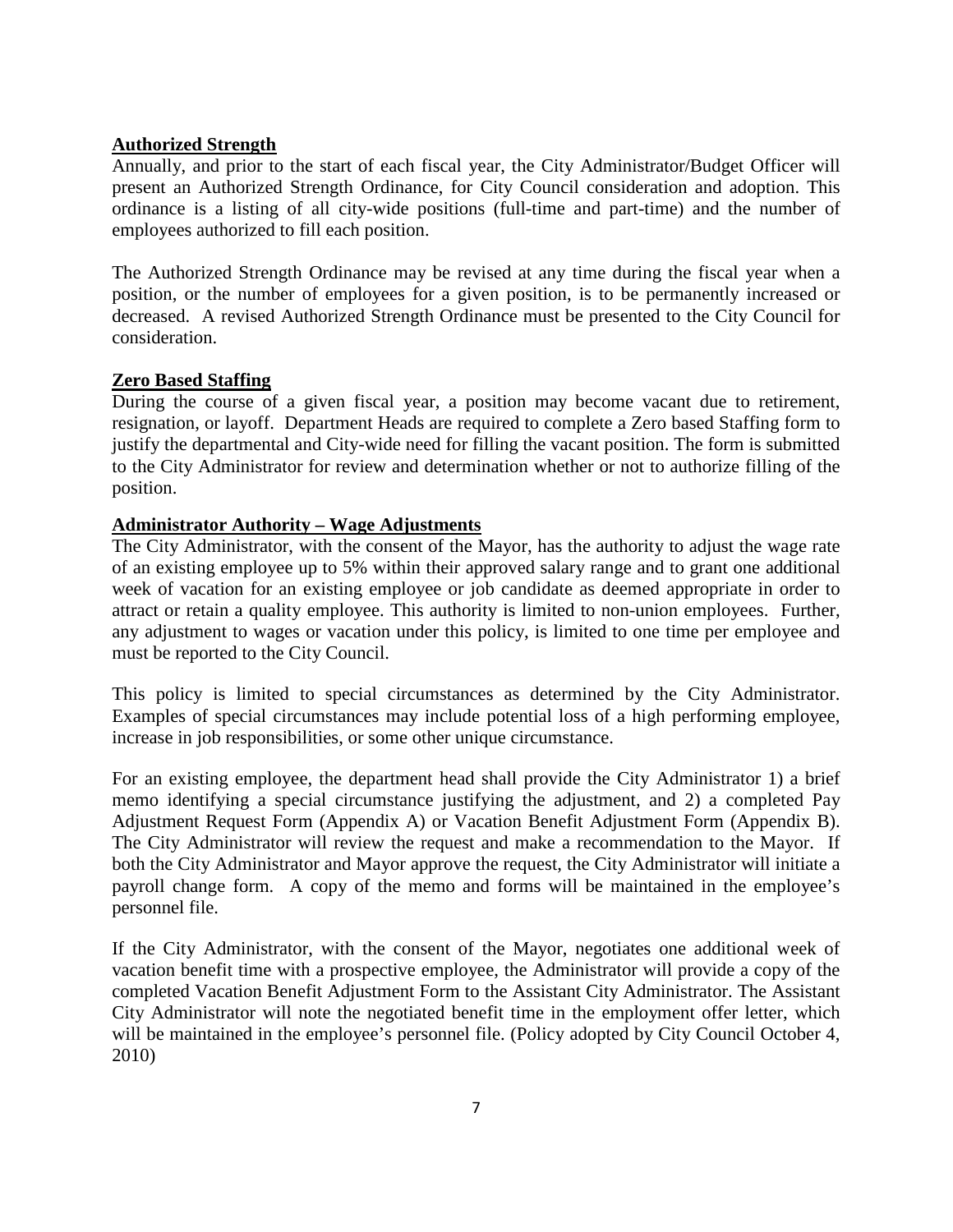# **Revenue Policy**

#### **Revenue Diversification**

The City of Warrenville will maintain a diversified and stable revenue stream, to the extent provided by law, in an effort to insulate the City from short-term fluctuations in any one revenue source. A balance will be sought in the revenue structure between those elastic (fluctuating amounts) revenues and those which are "inelastic" (static amounts).

#### **Use of One-time Revenues**

The City will not utilize one-time revenue sources to fund annual operating expenditures. Onetime revenue sources will be utilized for non-recurring expenditures, such as capital improvements, capital expenditures for major equipment, or for use of outside professional services for one-time projects, generally tied to economic or capital project development and implementation.

#### **User Fees and Charges**

The City assesses user fees and charges based upon actual City costs of providing the service or program, with a comparison to the market rates, and charges levied by other public and private organizations for similar services. These fees and charges are to be re-evaluated annually, and reviewed by staff on a continual basis, as the operating environments change.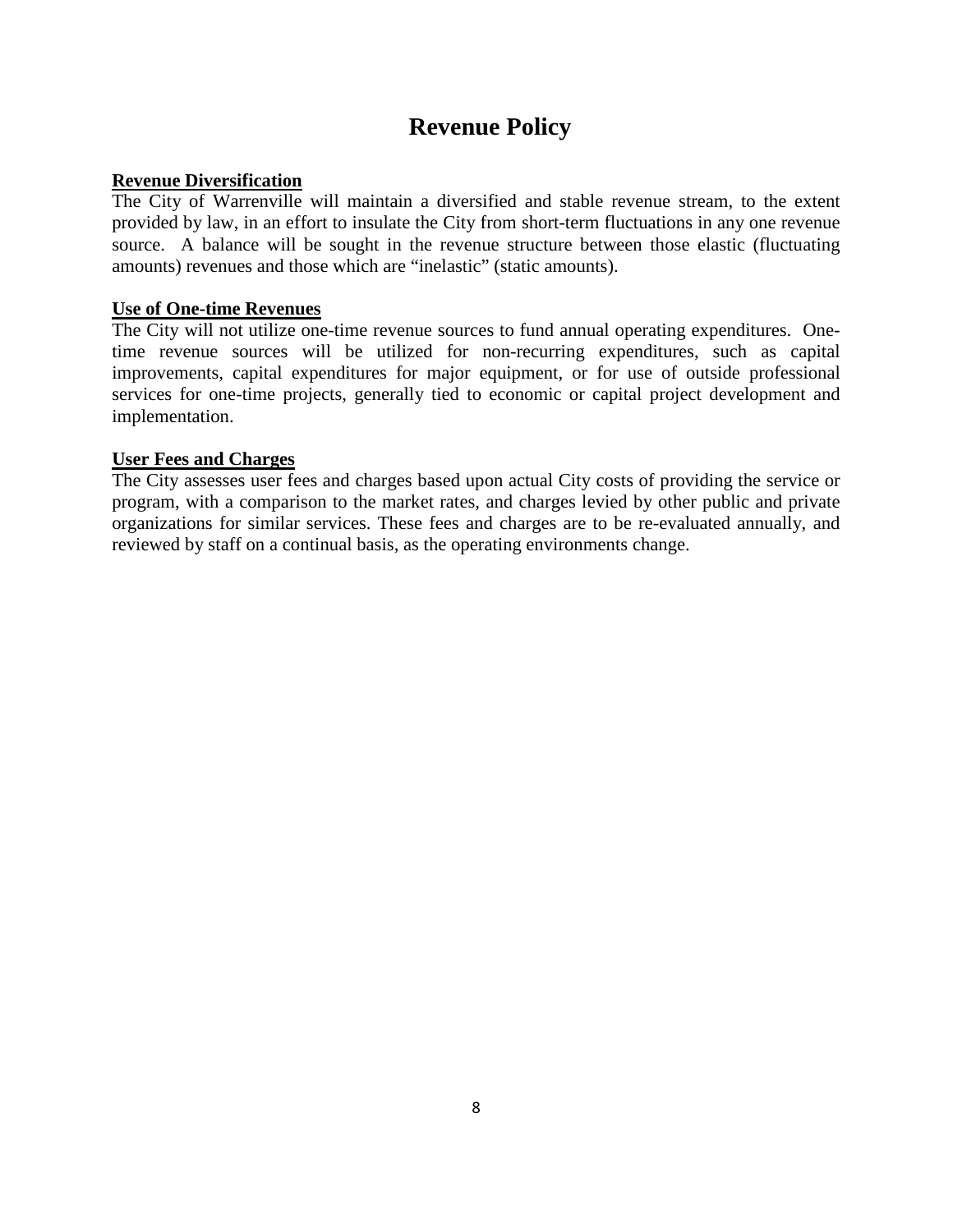# **Fixed Assets Policy**

#### **Purpose**

The City shall maintain fixed assets records to comply with generally accepted accounting principles (GAAP) governmental financial reporting standards, and to provide a basis for determining appropriate insurable values.

#### **Definition**

Fixed assets shall include land, infrastructure, buildings, park shelters, machinery, mobile equipment and vehicles. Infrastructure shall include: roads (including curb and gutter), sidewalks, pedestrian and bicycle paths, bridges, water mains, sewer mains, pumping stations, lift stations, and street lights.

#### **Capitalization Threshold**

The capitalization threshold sets the limit at which a given asset will be "capitalized" (reported as an asset rather than an expense), or expensed over multiple years versus expensed immediately. See Appendix "D".

#### **Depreciation Method**

All assets will be depreciated using the straight-line method over the useful life of the given asset. "Straight line depreciation" is a method of calculating depreciation by taking an equal annual amount of the assets cost as an expense for each year of the assets useful service life. .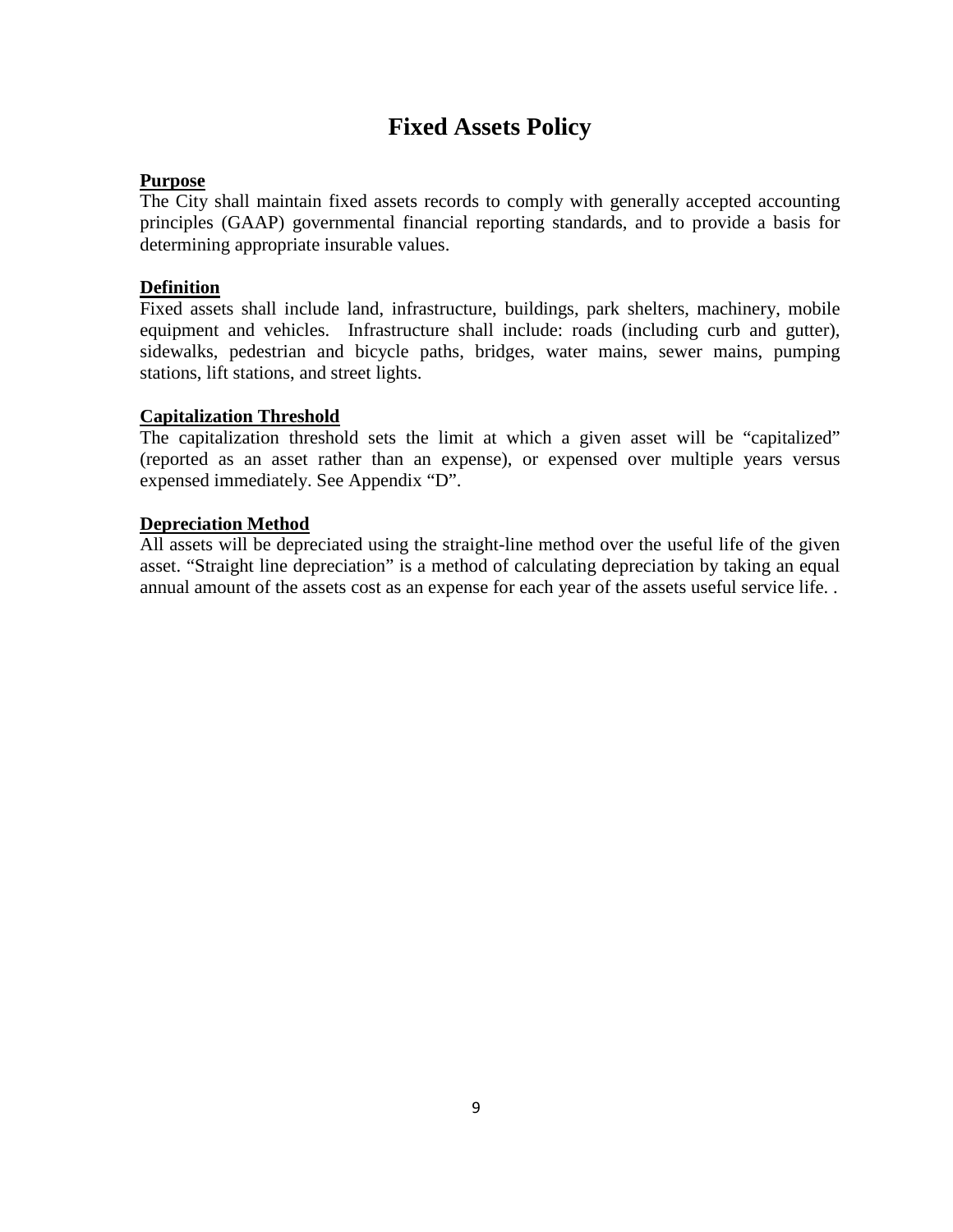### **Fund Balance and Reserve Policy**

#### **Introduction**

According to the Government Finance Officers Association (GFOA), "It is essential that governments maintain adequate levels of fund balance to mitigate risks and provide a backup for revenue shortfalls." The GFOA's mission is to promote the professional management of government by identifying, developing, and advancing fiscal strategies, policies, and practices. Communities, like Warrenville, rely on the GFOA for guidance and best management practices.

Just like it is essential for individuals to have personal savings accounts if the primary income earner losses their job or unplanned expenditures come up, so it goes for municipalities. For a community, loss of state-shared revenue, closure of a large retailer, or an adverse judgement from litigation are examples of unplanned expenditures. Maintaining a fund balance also allows a community to take advantage of opportunities, such as cleaning up a brownfield for economic development in an effort to expand the tax base.

GFOA recommends that governments, regardless of size, have a fund balance in their general fund of no less than two months of operating expenditures. Twenty-five percent is a requirement of municipal bond rating agencies, so that the City can borrow money at a less expensive interest rate than those communities without a fund balance of 25%.

#### **Purpose**

To establish fund balance classifications for governmental funds which establish a hierarchy based upon the extent to which the City must observe constraints imposed upon the use of the resources of those funds.

The implementation of GASB statement #54, effective with the City's 2012 fiscal year, beginning May 1, 2011, established the goal of increased disclosures which will aid readers of the City's financial statements in understanding the City's resource availability.

In keeping with the imposed requirements of GASB #54, the fund balance of Governmental Funds will be composed of three main components: 1) non-spendable fund balance, 2) restricted fund balance, and 3) unassigned fund balance.

#### **Definitions**

**Governmental Funds** – used to account for all or most of a government's general activities, including the collection and disbursement of earmarked monies (such as special revenue funds – State Motor Fuel Tax MFT, Seized Assets, and Hotel Motel taxes), and the acquisition or construction of capital assets (capital projects funds – such as Capital Maintenance and Replacement, Tax Increment Financing (TIF), and Special Projects). The General Fund is used to account for all activities of the City not accounted for in some other fund.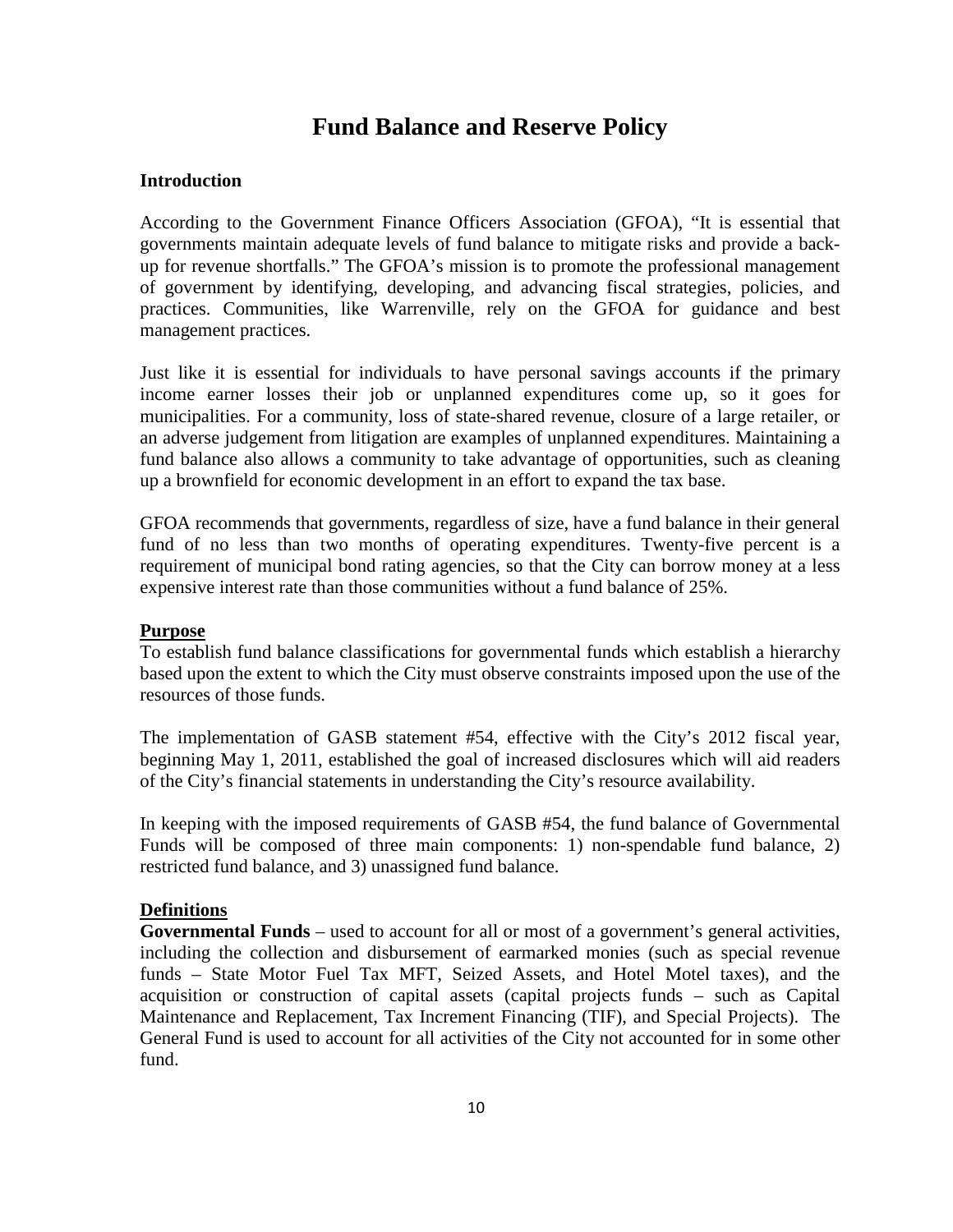**Fund Balance –** the difference between assets (anything tangible or intangible that can be converted into cash) and liabilities (any claims against the assets) in a Governmental Fund.

**Non-spendable Fund Balance –** that portion of a the City's net assets that are not in a spendable form (i.e. land, prepaid items, etc.) or which are legally or contractually required to be maintained intact.

**Restricted Fund Balance** - the portion of the City's net assets that are subject to externally enforceable limitations by law, enabling legislation or limitations imposed by creditors or grantors.

#### **Unrestricted Fund Balance –**

**Committed Fund Balance** - the portion of the City's net assets that are subject to selfimposed constraints on spending due to formal action of the highest level of decision making authority (the City Council). An example would be the Hotel Motel fund balance committed for tourism related activities

**Assigned Fund Balance** - the portion of the City's net assets that are constrained by the government's intent to utilize fund balance for a specific purpose. An example would be the use of the Special Projects fund balances for one-time projects or purchases.

**Unassigned Fund Balance -** the portion of a Governmental Fund's net assets that are available expendable resources; generally, the remaining fund balance

#### **Flow Assumptions**

Some funds include revenues from a variety of resources, which may include both restricted and unrestricted (committed, assigned, and unassigned) sources. When restricted revenues exist, those are to be utilized first, followed by the use of unrestricted revenues. From unrestricted resources, committed resources are used first followed by assigned resources, and finally unassigned resources.

#### **Purpose and Use of City Funds**

Appendix "A" to this document entitled "Purpose and Use of City Funds", details the specific fund balance policies on a fund-by-fund basis. This document shall be updated annually as a part of the annual budget process.

#### **Authority to Encumber or Earmark Fund Balance**

A. Committed Fund Balance – A self-imposed constraint on spending the fund balance of a Governmental Fund, which must be approved by ordinance or resolution of the City Council. Any modifications or removal of the self-imposed constraint must use the same action (ordinance or resolution) used to establish the original commitment. Any formal action to commit fund balance must occur *before the end of the fiscal year*, while the dollar amount of that commitment can be determined after year-end.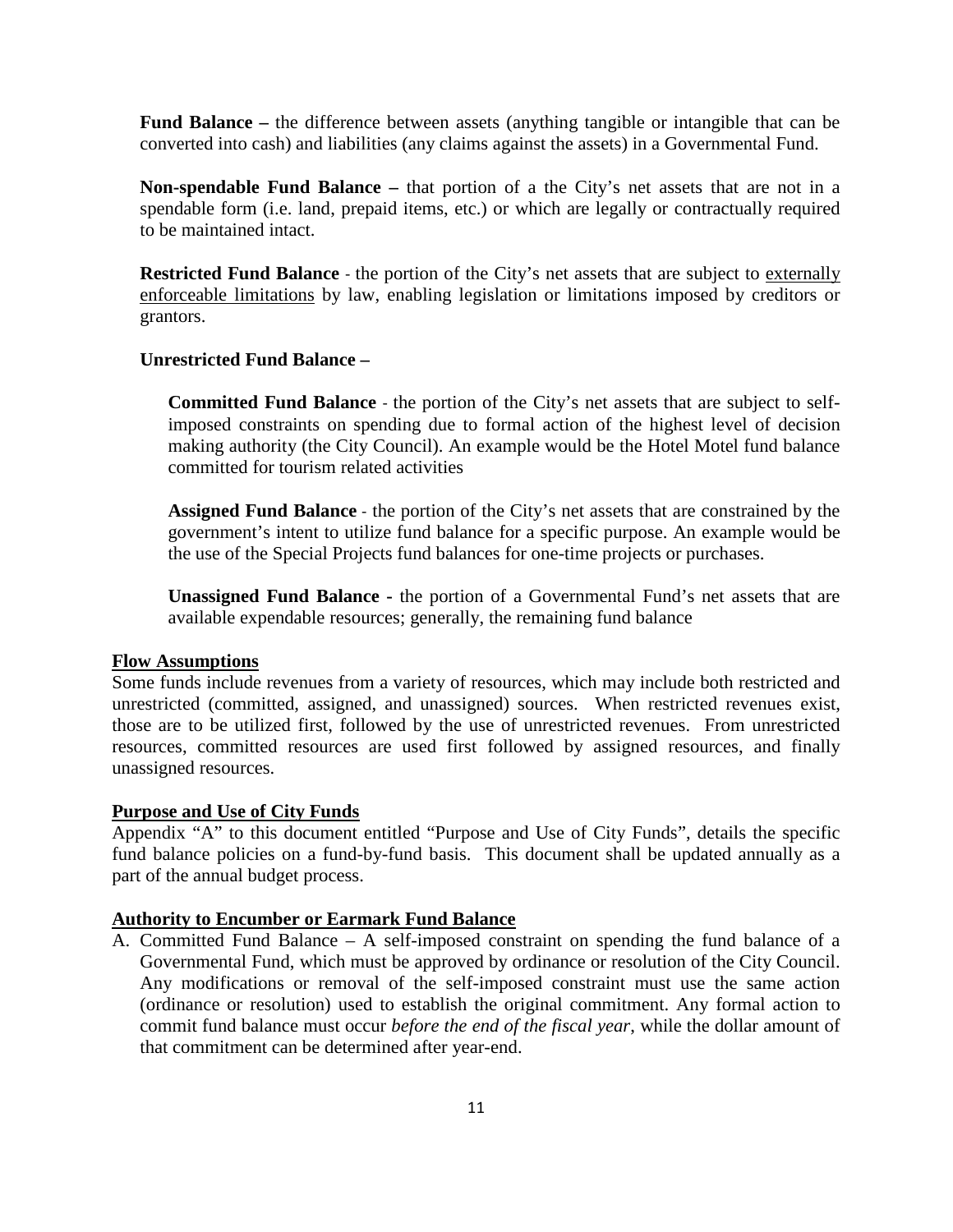B. Assigned Fund Balance – A constraint based upon the City's intent to use the fund balance for a specific purpose which does not require formal action of the City Council. The authority to assign fund balance may be designated to the City Budget Officer by City Council action.

#### **Interfund Transfers of fund balance**

Annually, during the budget process, the City Council will consider and can authorize the use of interfund transfers of fund balance from one fund to another, as a subsidy to the receiving fund. These subsidies are not repaid to the originating fund. The following illustrates the use of these interfund transfers of fund balance:

| From                |                                                                             | Amount |
|---------------------|-----------------------------------------------------------------------------|--------|
|                     | Hotel Motel Tax Fund   Capital Maintenance and Replacement Fund   \$300,000 |        |
| <b>General Fund</b> | Capital Maintenance and Replacement Fund   \$37,000                         |        |

Additional transfers are made between funds. However, these additional transfers are reimbursements for expenditures incurred by one fund, which are eligible expenditures of another fund. For example, the Seized Assets fund reimburses the General Fund for certain public safety related expenditures, such as radar re-certifications, costs associated with directed patrols, and certain vehicle maintenance costs. These transfers are also considered during the annual budget process.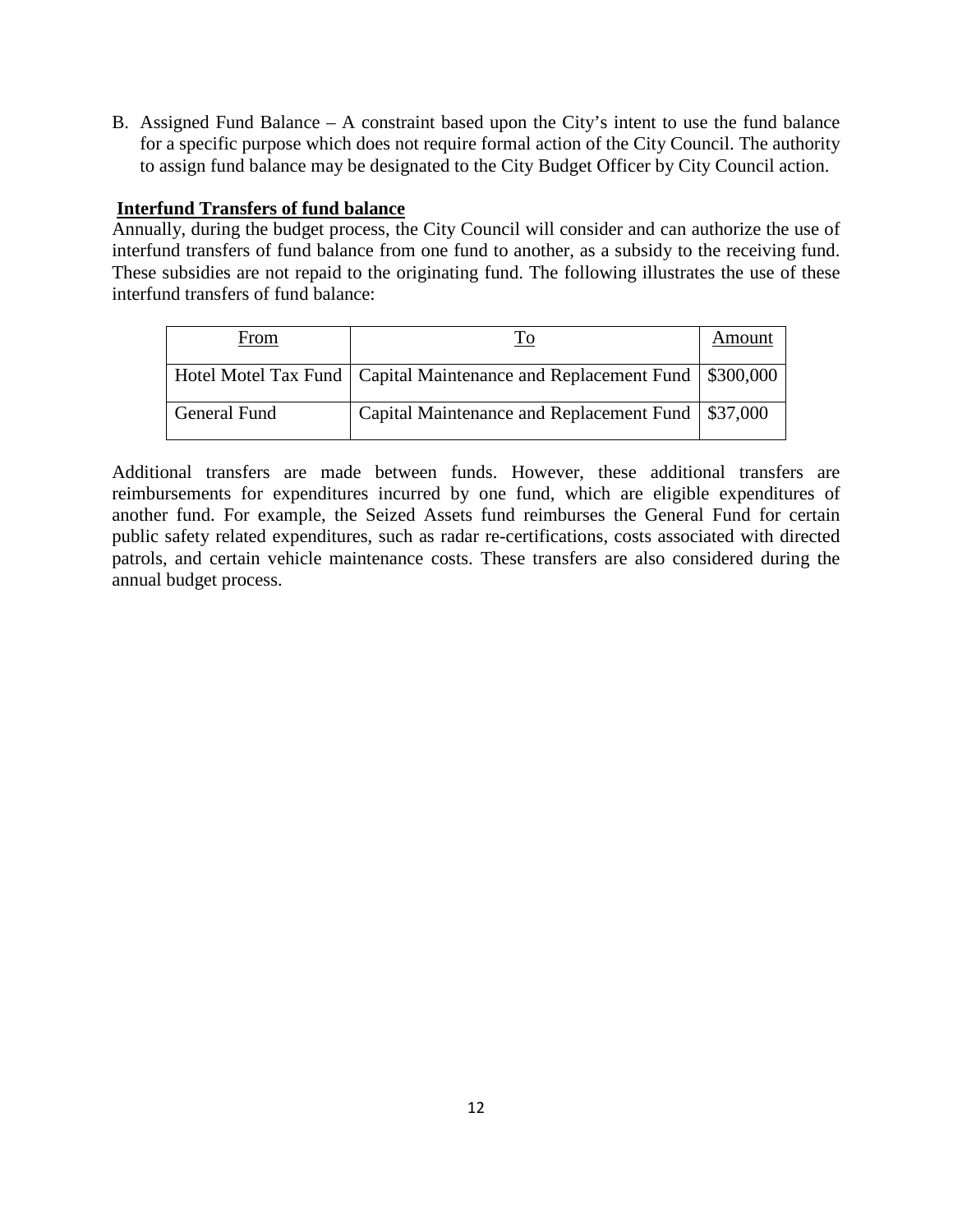# **Authorized Depositories**

#### **Purpose**

To identify the authorized depositories for the investing of City funds in accordance with the Illinois Public Funds Investment Act.

Title 1, Chapter 8, Section 1, of the Warrenville City Code states:

"Monies received by the city shall be deposited in financial institutions approved by the city council pursuant to the public funds investment act as now existing or hereafter amended."

#### **Authorized Depositories**

The City Council has designated the following authorized depositories for City monies:

- 1) The Illinois Funds (Financial Institution: US Bank)
- 2) JPMorgan Chase Bank, N.A.
- 3) MB Financial Bank
- 4) Illinois Metropolitan Investment Fund (IMET)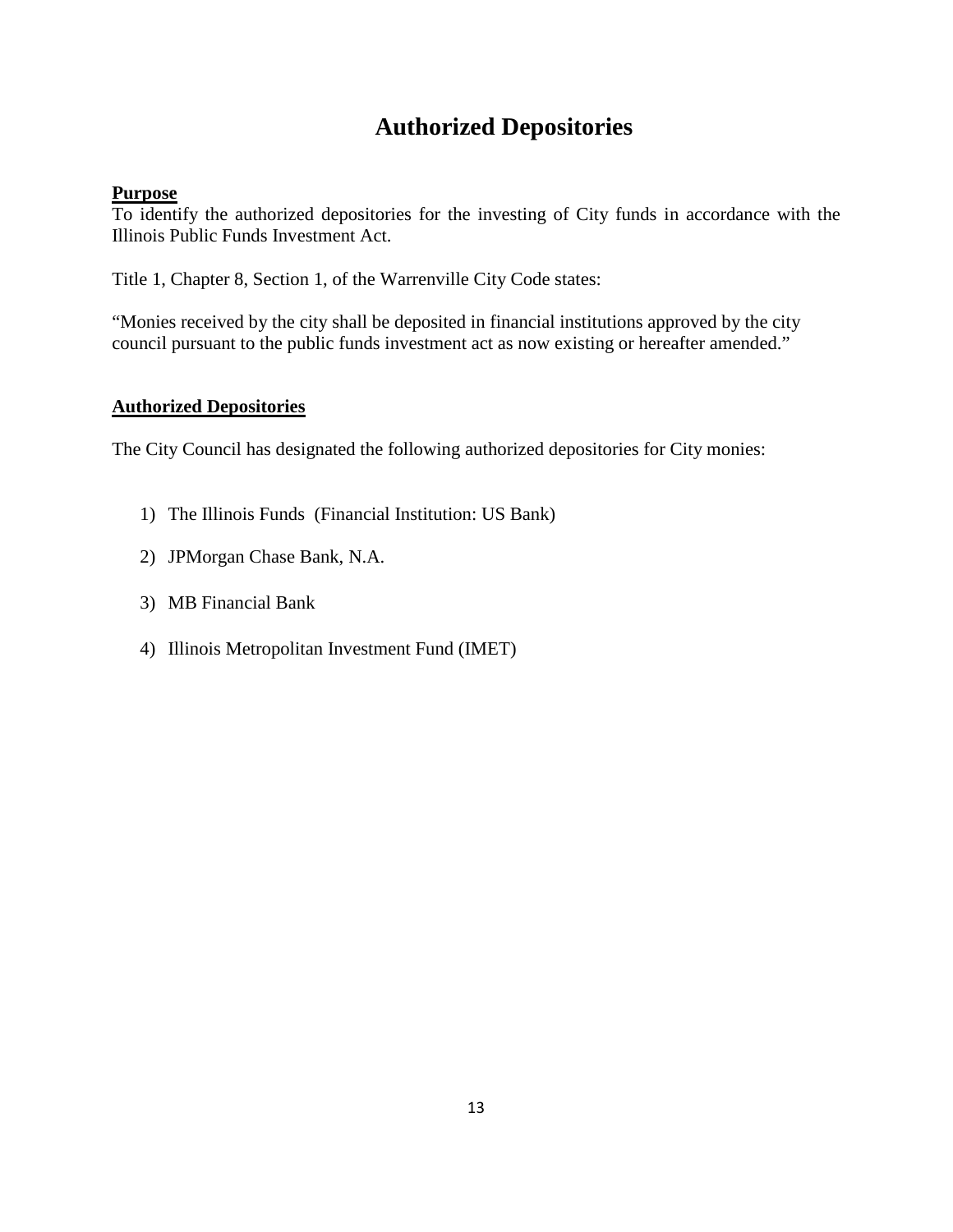#### **GENERAL CORPORATE FUND (Fund 01)**

**FUND TYPE – GENERAL FUND –** The General Corporate Fund accounts for all revenue and expenditures of a governmental unit that are not accounted for in other funds.

**PURPOSE** – The General Fund serves to finance the day-to-day operations of all the basic City services, except the Water and Sewer Enterprise Fund operations.

**SUGGESTED MINIMUM UNASSIGNED FUND BALANCE –** The City Council shall annually allocate a minimum of 25% of the current fiscal year's operating expenditures budget to be reserved for emergencies or unplanned and significant revenue declines each fiscal year.

**MAJOR SOURCES OF REVENUE** – Local Property Taxes, Local Sales Taxes (1% of local retail sales), Home Rules Sales Tax, State Shared Taxes (on a per capita basis, including Income Tax and Use Tax), Building Permits, Fines and Fees (including Court Fines and administrative towing fees), Food and Beverage Tax, Amusement Tax, and Franchise Fees.

**TRADITIONAL AREAS OF EXPENDITURES** – Personnel Services and Benefits, Commodities, Contractual Services, Repairs and Maintenance, Equipment.

**LIMITATIONS -** Statutorily restricted to general purposes applicable to a home rule community.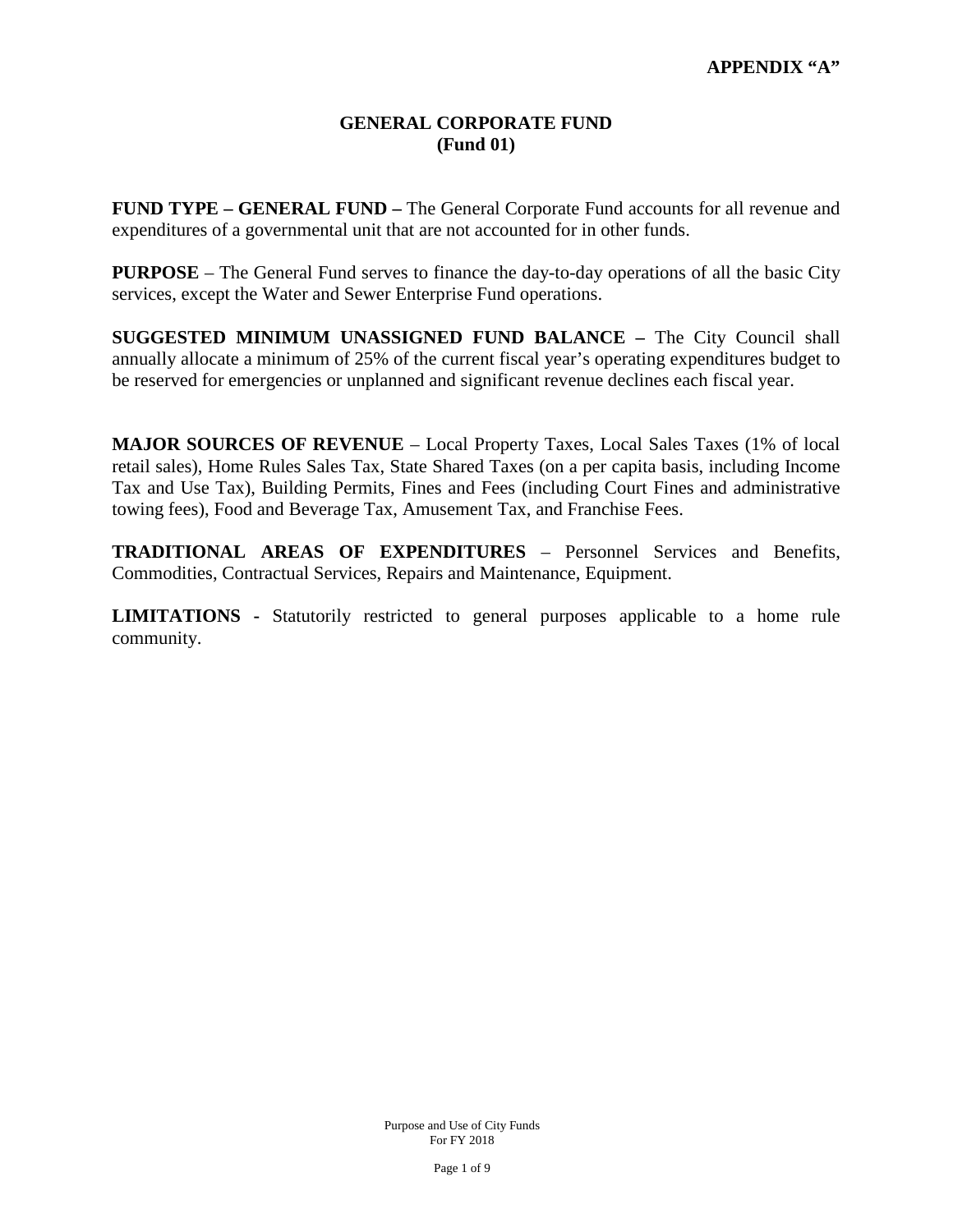#### **CAPITAL MAINTENANCE/REPLACEMENT FUND (Fund 02)**

**FUND TYPE –CAPITAL PROJECTS FUND -** Capital Projects Funds are created to account for all resources used for the maintenance and replacement of major existing City owned capital and infrastructure assets. Currently classified as a non-major governmental fund for accounting classification purposes.

**PURPOSE** – Account for the acquisition and improvement of City property including infrastructure, major general assets and equipment. This fund is the fund that is utilized to account for the Capital Maintenance and Replacement Program (CMRP).

**MINIMUM FUND BALANCE –** Not Applicable**.**

**MAXIMUM FUND BALANCE** – Not Applicable.

**SOURCES OF REVENUE** – Amusement Taxes, Simplified Telecommunications Tax, Investment Income, Electric Utility Tax, Natural Gas Utility and Use Tax, Local Motor Fuel Tax, Sales of Surplus Property, and Transfers-in from the Hotel Motel Tax Fund, and General Fund.

**TRADITIONAL AREAS OF EXPENDITURES** – Street maintenance and pavement preservation, sidewalk repair and replacement, road projects, and equipment replacement purchases, includes squad cars, and Public Works utility equipment and vehicles.

**FUTURE NEEDS** – Vehicle purchases, mainly in the areas of Public Safety and Public Works. Maintenance of existing roadways, storm sewers, curb, gutter and sidewalk, and equipment located within and supporting City buildings and facilities.

**LIMITATIONS** – The use of this fund is limited to the ongoing administration of the Capital Maintenance and Replacement Program (CMRP).

> Purpose and Use of City Funds For FY 2018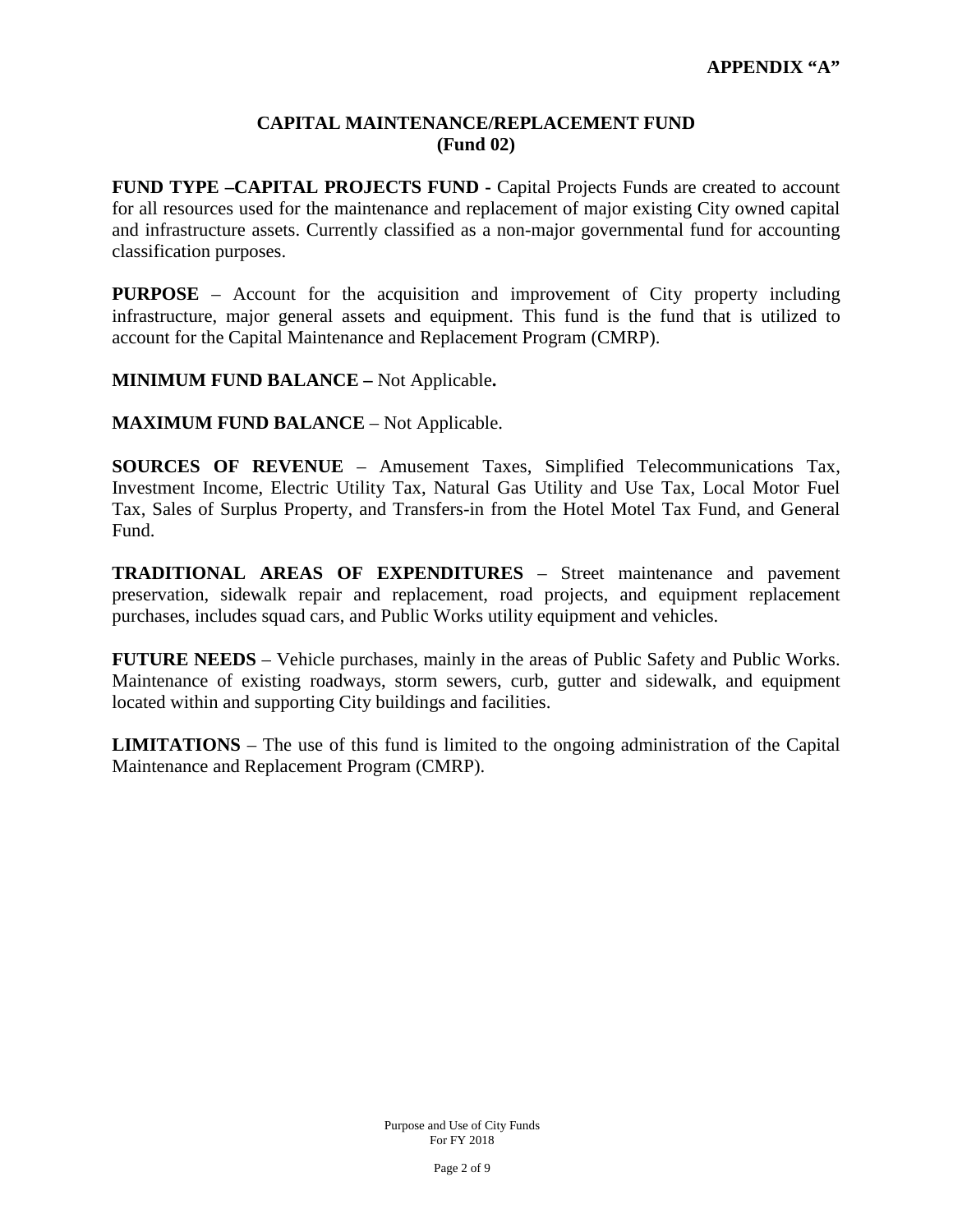#### **POLICE PENSION FUND (Fund 05)**

**FUND TYPE – FIDUCIARY - PENSION TRUST –** Fiduciary Pension Trusts funds are used to report resources that are required to be held in trust for the members and beneficiaries of defined benefit pension plans, defined contribution plans, other post-employment benefits, or other employee benefit plans.

**PURPOSE** – To account for the accumulation of resources to be used for disability or retirement annuity payments to sworn police department personnel in the future. Resources are contributed by employees at rates fixed by law and by the City at amounts determined by an independent actuary from a specific property tax levy.

**MINIMUM FUND BALANCE –** Not applicable.

**MAXIMUM FUND BALANCE – Not Applicable.** 

**SOURCES OF REVENUE** – Member contributions, City Contributions via Property Taxes, and Investment Income.

**TRADITIONAL AREAS OF EXPENDITURES** – Pension Benefit Payments and refunds, and Administrative Expenses.

**FUTURE NEEDS** – Based upon future unknown events which could include retirements or disability claims.

**LIMITATIONS -** Limited to disability or retirement annuity payments to sworn police department personnel in the future.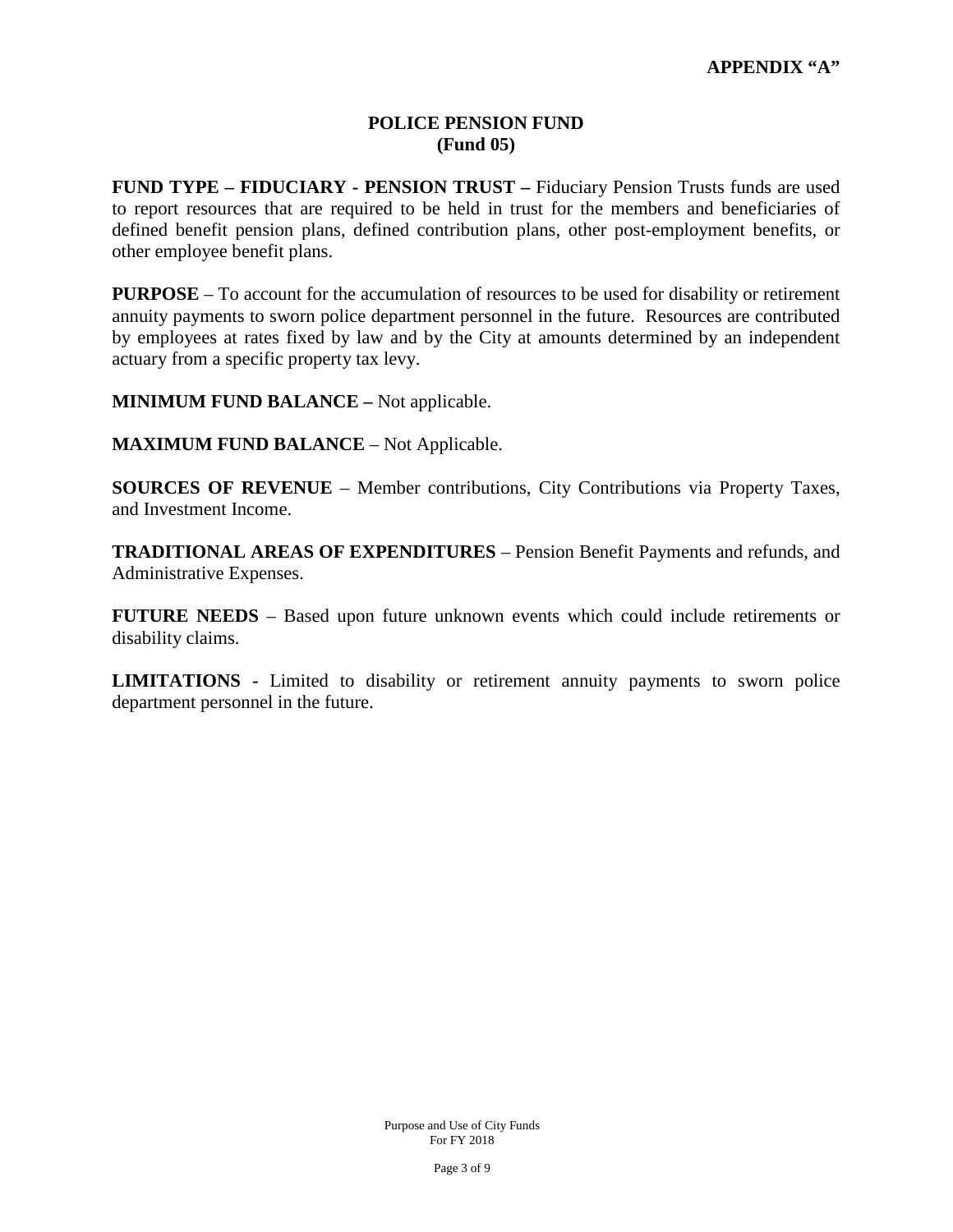#### **MOTOR FUEL TAX FUND (Fund 13)**

**FUND TYPE - SPECIAL REVENUE –** Used to account for revenue derived from specific taxes or other earmarked revenue sources which are, by law, designated to finance particular functions or activities, and which cannot be diverted to other uses. Currently classified as a nonmajor governmental fund for accounting classification purposes.

**PURPOSE** – The maintenance and construction of City road and bridge improvement projects as approved by the Illinois Department of Transportation.

**MINIMUM FUND BALANCE –** Not applicable.

**MAXIMUM FUND BALANCE** – Not applicable.

**SOURCES OF REVENUE** – Motor Fuel Tax Allotments (these are based on volume fuel taxes partially reapportioned by the State of Illinois to local municipalities on a per capita basis), and Investment Income.

**TRADITIONAL AREAS OF EXPENDITURES** –Road maintenance, salt for snow removal, Street light, signal and sign maintenance, Street lighting electrical costs, Tree removal and qualifying road projects.

**OTHER POSSIBLE AREAS OF EXPENDITURES** – Not applicable.

**LIMITATIONS** - All projects must be authorized and approved by the Illinois Department of Transportation.

> Purpose and Use of City Funds For FY 2018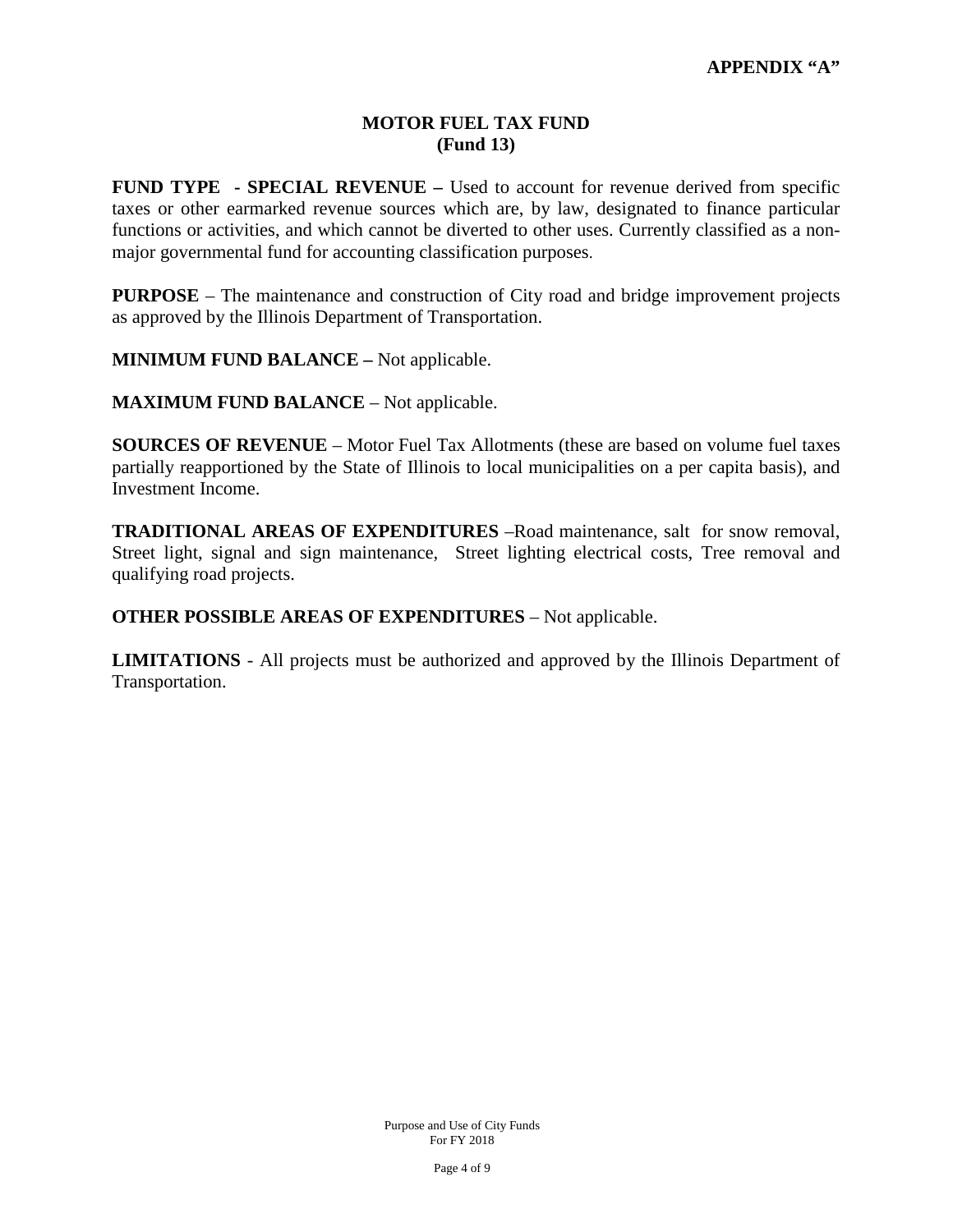#### **HOTEL MOTEL TAX FUND** (Fund 14)

**FUND TYPE – SPECIAL REVENUE -** Used to account for revenue derived from specific taxes or other earmarked revenue sources which are, by law, designated to finance particular functions or activities, and which cannot be diverted to other uses. Currently classified as a nonmajor governmental fund for accounting classification purposes.

**PURPOSE** – To account for the costs of public relations, community events, civic promotion and tourism related activities.

**MINIMUM FUND BALANCE** – The City Council shall annually allocate \$100,000 of the current fiscal year's Hotel Motel tax expenditures equivalent to one year of grant funding and City expenditures for the coming fiscal year.

**MAXIMUM FUND BALANCE –** Not applicable.

**SOURCES OF REVENUE** – Hotel Motel Tax and investment income.

**TRADITIONAL AREAS OF EXPENDITURES –** Grants, Transfers to other City funds, as approved by the City Council, and other City projects.

**LIMITATIONS** – Limited by City ordinance to the costs of public relations, community events, civic promotion, tourism related activities and transfers to other City funds.

> Purpose and Use of City Funds For FY 2018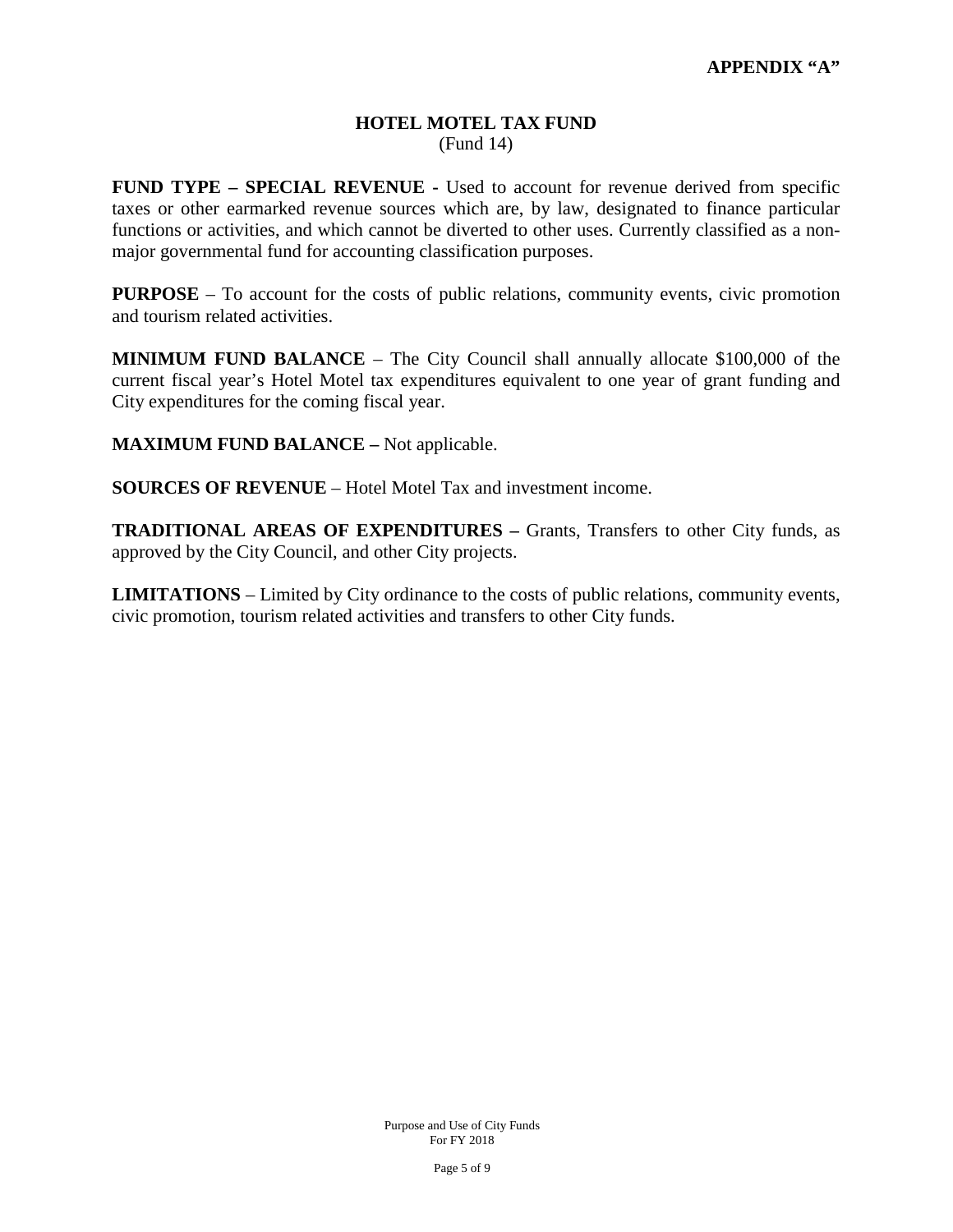#### **WATER AND SEWER FUND (Fund 20)**

**FUND TYPE - ENTERPRISE FUND –** Enterprise Funds are used to account for operations that are financed and operated in a manner similar to private business enterprises where the intent is that the costs (expenses, including depreciation) of providing goods and services to the general public on a continuing basis be financed or recovered primarily through user charges.

**PURPOSE** – Account for the provision of potable water and wastewater treatment services to the residents of the City. Activities necessary to provide such services in this fund are, including but not limited to, daily operations, maintenance, administration, billing and collection, the replacement and acquisition of fixed assets, and the long term capital replacement of the system.

**MINIMUM RETAINED EARNINGS –** A sufficient amount of working capital (Current Assets minus Current Liabilities) to provide for operations, fixed assets acquisition and capital projects.

**MAXIMUM FUND BALANCE** – Not applicable.

**SOURCES OF REVENUE** –Water and sewer sales, cell tower rental income, investment income, other sources including one-time non-operating revenue for Water & Sewer Connection fees and other miscellaneous income. This fund will not be supported by tax revenue in any way.

**TRADITIONAL AREAS OF EXPENDITURES** – Personnel and Benefits, Capital Investment, Supplies & Services, System Maintenance.

**FUTURE NEEDS** – Recurring replacement programs – fire hydrants, water meters, water mains, well maintenance, and operating equipment and vehicles, as well as water and sewer main extension projects.

**LIMITATIONS** – Revenue and expenditures are to be utilized exclusively for water and sewer system purposes.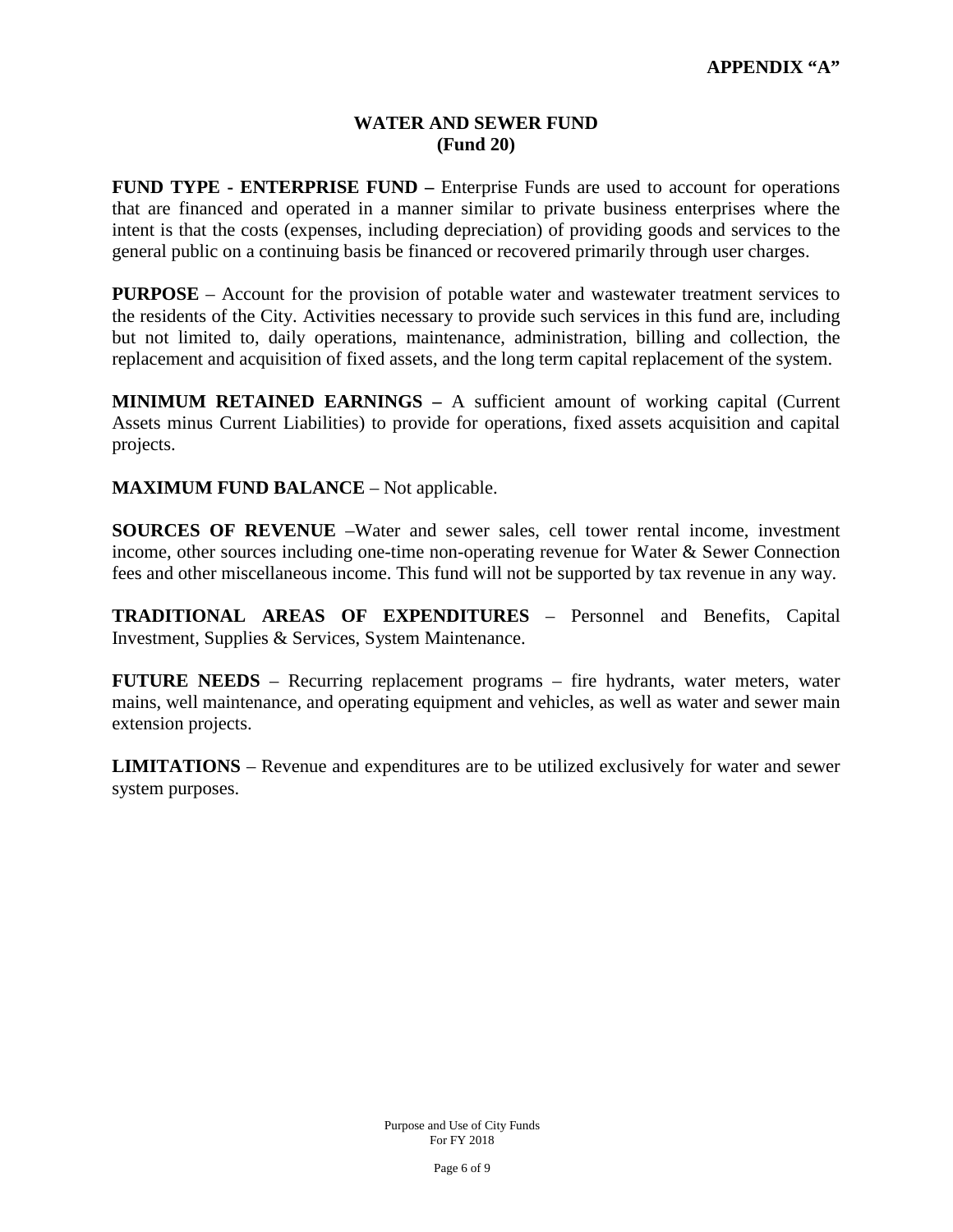#### **SEIZED ASSETS FUND** (Fund 60)

**FUND TYPE – SPECIAL REVENUE -** Used to account for revenue derived from specific taxes or other earmarked revenue sources which are, by law, designated to finance particular functions or activities, and which cannot be diverted to other uses. Classified as a non-major governmental fund for accounting purposes.

**PURPOSE** – To account for the monetary and physical assets seized during drug-related arrests.

**MINIMUM FUND BALANCE** – Not Applicable

**MAXIMUM FUND BALANCE –** Not Applicable

**SOURCES OF REVENUE** – Drug related asset seizures, and the revenue from the sale of such assets during the year.

**TRADITIONAL AREAS OF EXPENDITURES –** Purchases of specific Police vehicles outside of the CMRP, as well as minor equipment, and enforcement activity funding.

**LIMITATIONS** – All expenditures are required to be limited to items used in drug enforcement activities.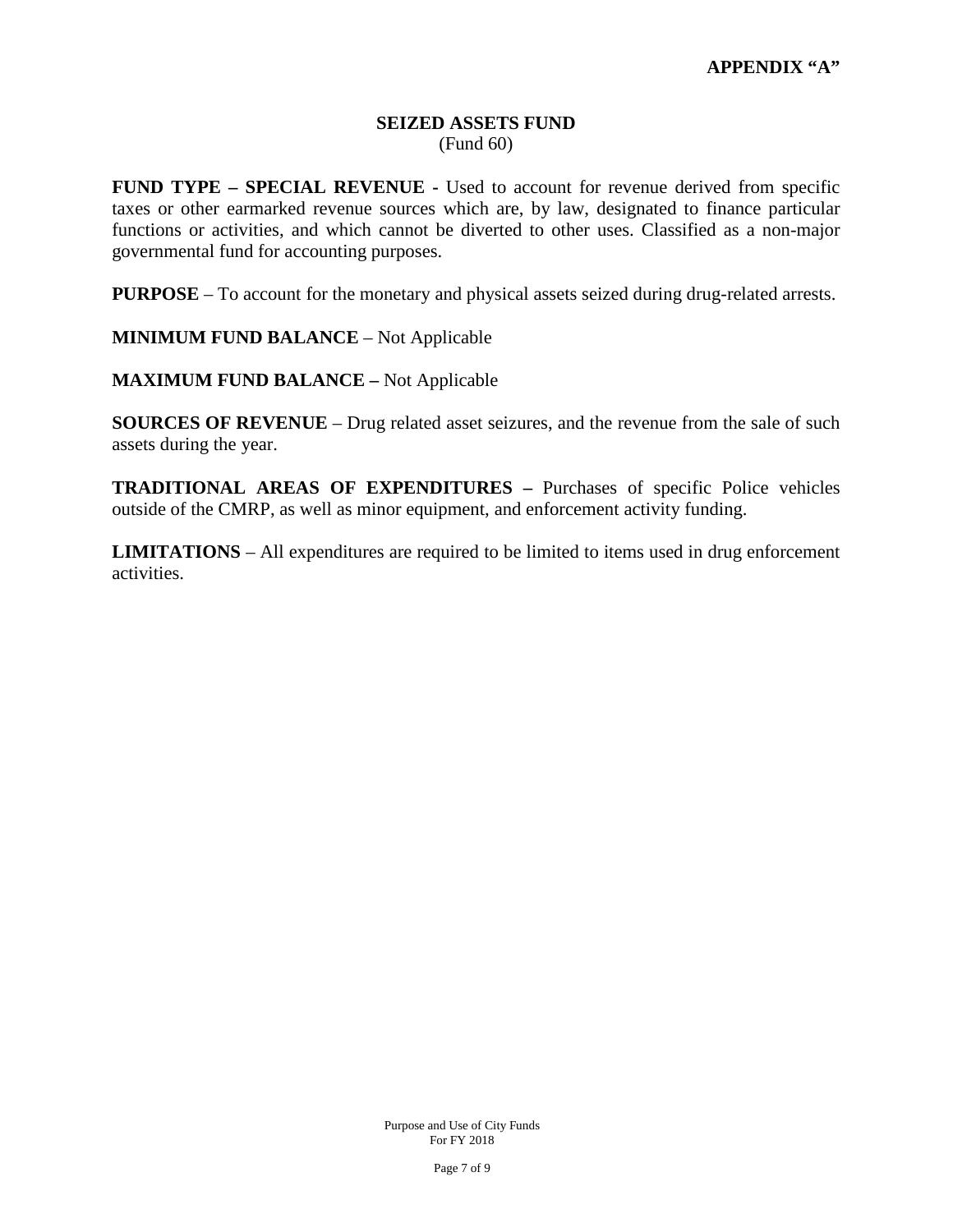#### **TIF DISTRICT #3 FUND** (Fund 73)

**FUND TYPE –CAPITAL PROJECTS FUND -** Capital Project Funds are created to account for all resources used for the acquisition of major capital and infrastructure. Classified as a nonmajor governmental fund for accounting purposes.

**PURPOSE** – Account for the activities associated with improvements within the Tax Increment Financing District #3.

**MINIMUM FUND BALANCE –** Not applicable.

**SOURCES OF REVENUE** – Incremental property taxes.

**TRADITIONAL AREAS OF EXPENDITURES** (**DESIGNATED PROJECTS)** –TIF eligible redevelopment expenses, infrastructure, municipal building improvements, and land acquisition.

**FUTURE NEEDS** – Improvements within the TIF District include, but are not limited to, Engineering and Consulting services, infrastructure improvements, and possible land acquisition.

**LIMITATIONS** – Expenditures limited by the Illinois TIF Act.

Purpose and Use of City Funds For FY 2018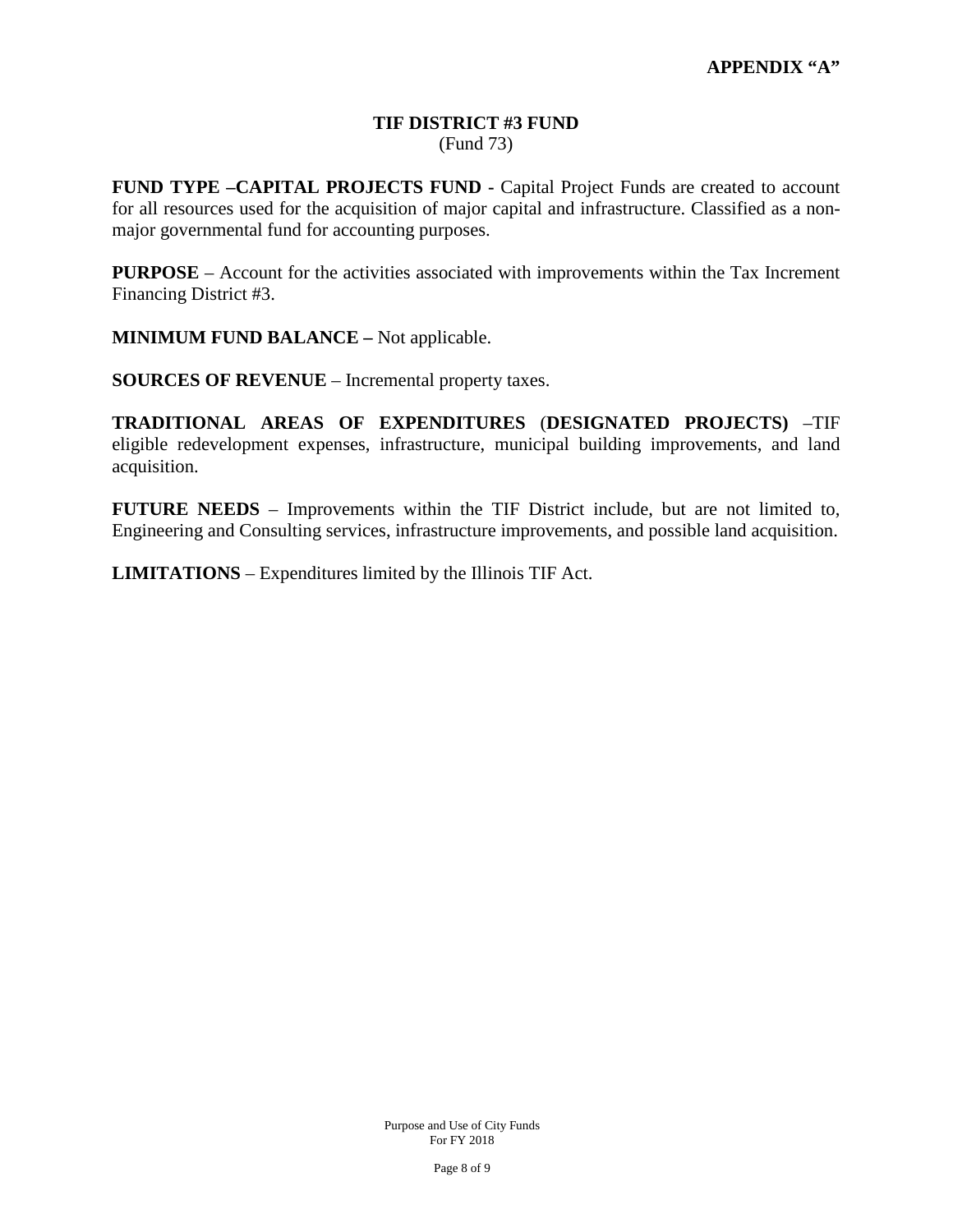#### **TIF DISTRICT #4 FUND** (Fund 74)

**FUND TYPE –CAPITAL PROJECTS FUND -** Capital Project Funds are created to account for all resources used for the acquisition of major capital and infrastructure. Classified as a nonmajor governmental fund for accounting purposes.

**PURPOSE** – Account for the activities associated with improvements within the Tax Increment Financing District #4.

**MINIMUM FUND BALANCE –** Not applicable.

**SOURCES OF REVENUE** – Incremental property taxes.

**TRADITIONAL AREAS OF EXPENDITURES** (**DESIGNATED PROJECTS)** –TIF eligible redevelopment expenses, infrastructure, municipal building improvements, and land acquisition.

**FUTURE NEEDS** – Improvements within the TIF District include, but are not limited to, Engineering and Consulting services, infrastructure improvements, and possible land acquisition.

**LIMITATIONS** – Expenditures limited by the Illinois TIF Act.

Purpose and Use of City Funds For FY 2018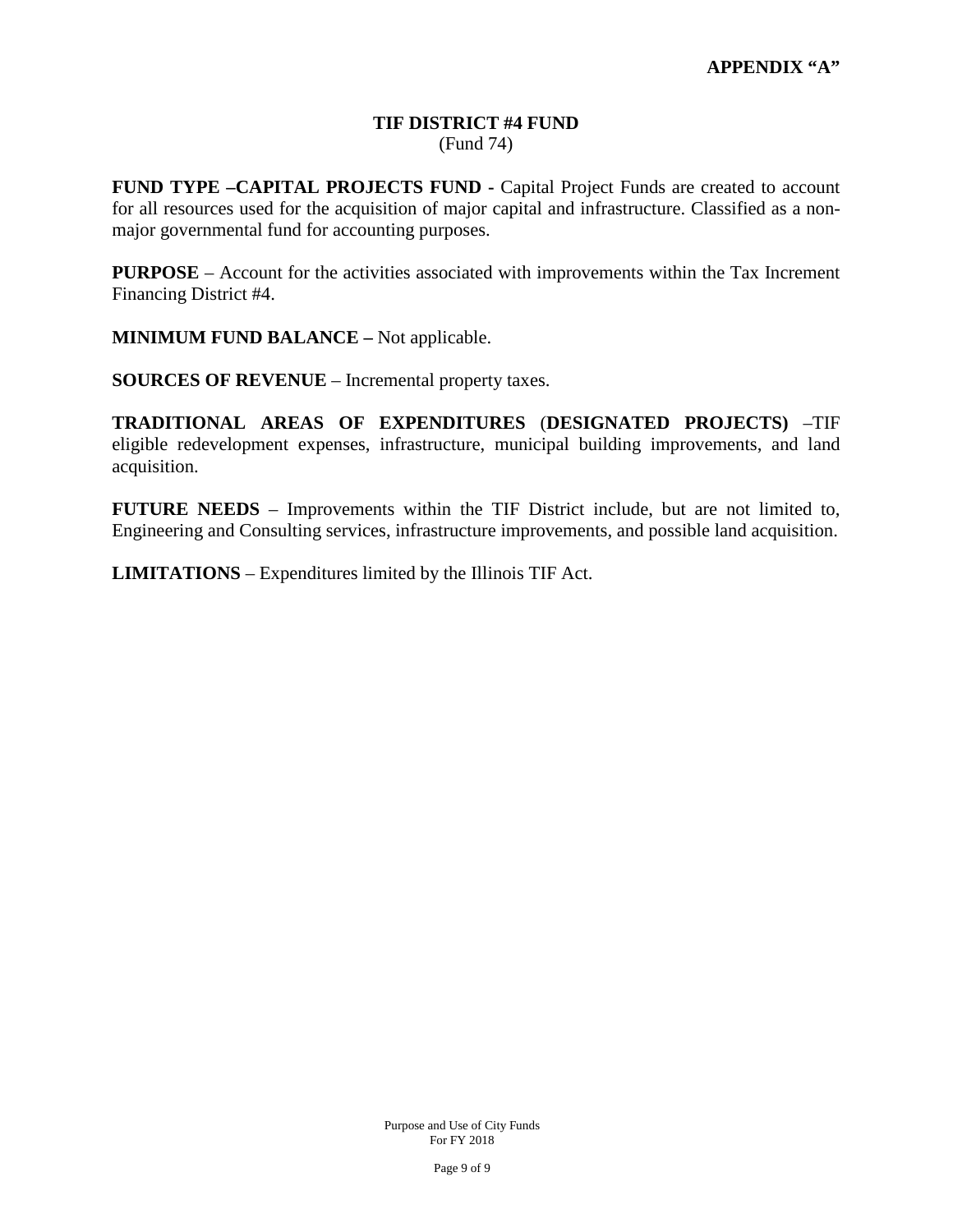#### **APPENDIX "B"**

#### **FIFTEEN COMPARABLE COMMUNITIES (Approved by City Council 02/06/207)**

Aurora

Clarendon Hills

Darien

Glen Ellyn

Lemont

Lisle

Montgomery

Naperville

North Aurora

Oakbrook Terrace

Roselle

South Elgin

West Chicago

Wheaton

Willowbrook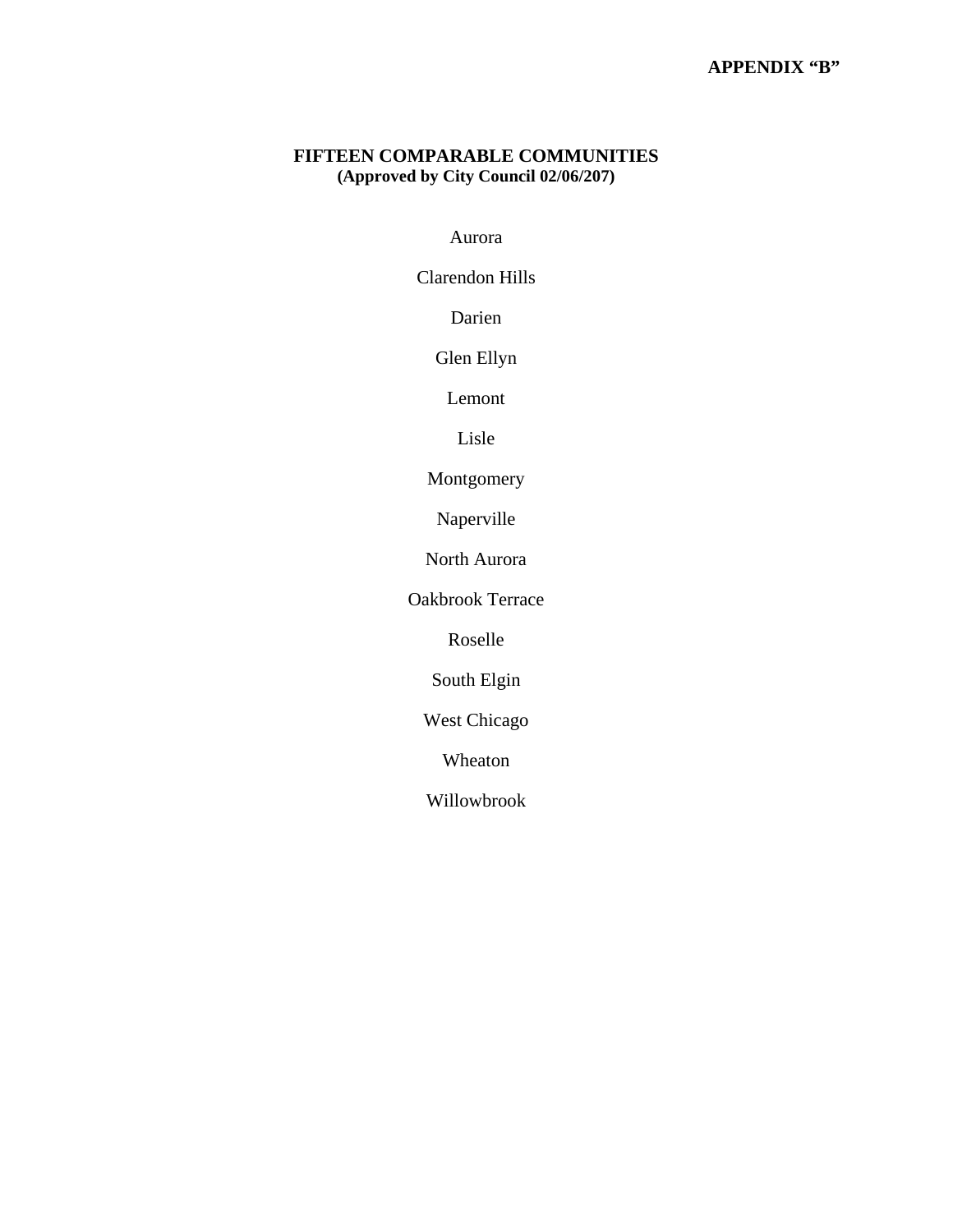# **Bi-Annual Salary Survey for Non-Represented Positions Evaluation Guidelines Policy**

**City staff will conduct a salary survey of the City's accepted comparable communities (currently 15 communities), for all non-represented employee position classifications. The salary survey will be conducted on a bi-annual (every other year) basis, with the actual survey conducted during the fall of even numbered calendar years, with the range adjustments to be implemented for the coming even numbered fiscal year. For example, in fall 2014, the salary survey was conducted and will be implemented for the fiscal year beginning May 1, 2015, which is City Fiscal Year 2016.**

**In keeping with the current City policy of maintaining the 50% percentile for employee pay, the Warrenville ranges are to be compared to the mean of the comparable communities' maximum and minimum range values as of the preceding May 1st.**

**Where the salary survey results in a negative variance of five percent (5%) or more of the maximum salary, meaning the Warrenville maximum salary range is five-percent (5%) or more below the survey mean for a given position classification, the Warrenville position classification range maximum will be adjusted to the survey mean, and the corresponding minimum salary for that position classification will be set with a 37.5% spread.** 

**Where the salary survey results in a positive variance of five percent (5%) or more of the maximum salary, meaning the Warrenville maximum salary range is five-percent (5%) or more above the survey mean for a given position classification, the Warrenville position classification range maximum will frozen at its current level.** 

**In all cases, the spread between the bottom and top of a given position classification range is to be maintained at 37.5%.**

**Finally, individual employee's actual salaries are not adjusted based upon the results of any range adjustments made due to the bi-annual survey, unless the individual employee's salary were to fall below the adjusted position classification range minimum. If that does occur, the employee's actual salary will be adjusted to the position classification range minimum before any merit or COLA component is factored in to the employees May 1 salary.**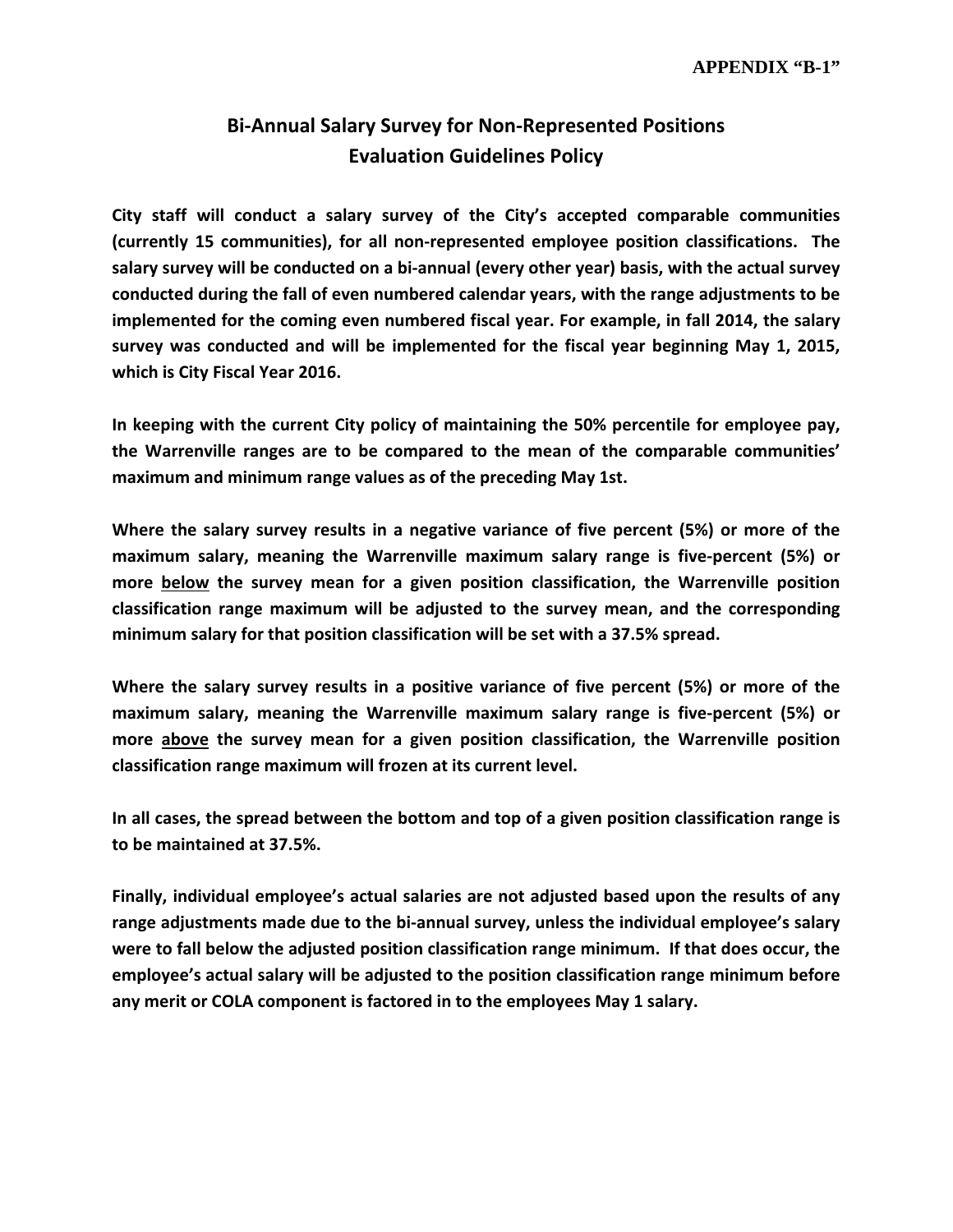#### **CITY OF WARRENVILLE COMMERCIAL CARD POLICIES AND PROCEDURES**

#### **INTRODUCTION**

The City of Warrenville utilizes a supplementary approach to purchase some products and services, through the use of a Commercial Card. The Commercial Card does not replace the normal purchasing procedures established by the City Code (Title 1, Chapter 8-4), but it can be used in instances where it is not advantageous or cost effective to make a purchase by other means.

The Commercial Card is a corporate liability charge card with certain restrictions and limitations imposed on the cardholder. Card privileges may be rescinded at any time at the discretion of the Department Head, Finance Director or City Administrator, if policies and/or procedures are not followed. Commercial Card usage will be audited by the City Administrator Department Head, Finance Director, and Accounts Payable. The cardholders will be personally liable for any unauthorized use, which occurs on their assigned Commercial Cards.

Guidelines under which cardholders may utilize their Commercial Cards are provided below. All cardholders should read it carefully. A cardholder's signature on the Cardholder Agreement or any use of the Commercial Card indicates that the cardholder understands the intent of the program and agrees to adhere to the guidelines.

Charges on the Commercial Card are billed on a Monthly Summary Invoice Statement. This cuts down on paperwork and streamlines the payment process. Each Commercial Card is assigned to a specific individual (position).

The cardholder must keep his/her assigned Commercial Card in a secure place as he/she does with their personal charge cards. Although the Commercial Card is issued in the cardholder's name, it is the property of the City of Warrenville, and is only to be used for City purchases as allowed by the program and the City's Purchasing Policies and Procedures. Remember, cardholders are committing City funds (taxpayer dollars) each time they use the Commercial Card. This is a responsibility that should not be taken lightly! The information regarding any and all purchases is subject to the Freedom of Information Act (FOIA) disclosure provisions

The attached information explains in further detail how the Commercial Card is used and how the cardholder's transactions are invoiced, as well as the many benefits of the Commercial Card.

It is the City of Warrenville's policy to maintain and practice the highest possible standards of business ethics, professional courtesy and competence in all purchases and business transactions. It is your responsibility to purchase only those goods or services that are necessary for City of Warrenville business purposes.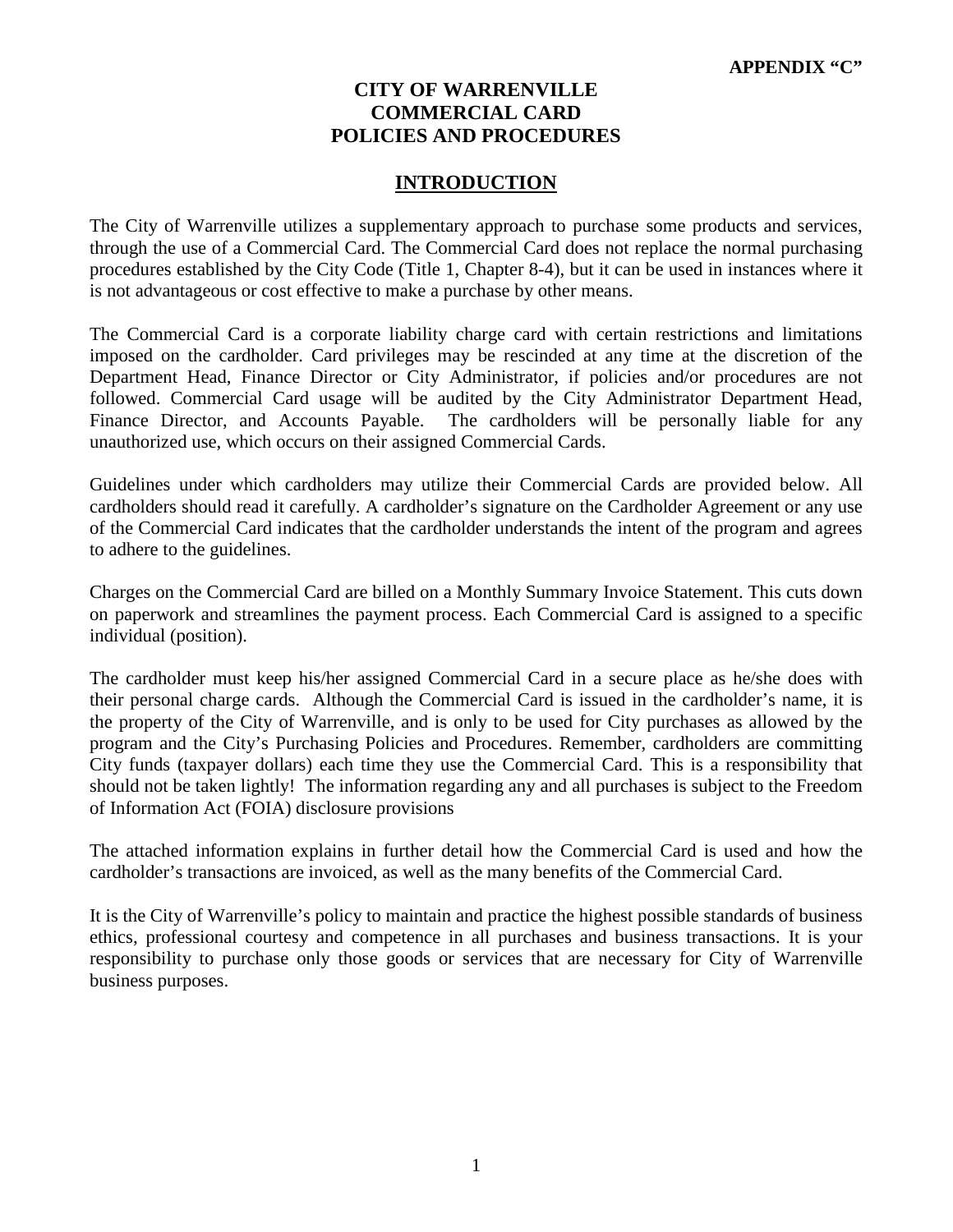#### **PURPOSE**

The Commercial Card is a charge card, which provides the City of Warrenville with an alternate method of purchasing needed goods and services, with in the provisions of the City Purchasing Procedures.

- The Commercial Card enables employees to order and receive products or services directly from any MasterCard vendor.
- The Commercial Card gives employees the power and flexibility to purchase supplies and services when the organization needs them.
- The Commercial Card means employees may get faster delivery and low cost items, because there is less paperwork.

#### **POLICES**

#### A. GENERAL

City Commercial Cards are issued to the following positions with pre-approval of the Finance Director, Department Head and City Administrator:

- City Administrator
- Assistant City Administrator
- City Clerk
- Finance Director
- Senior Accountant
- Community Development Director
- Chief Code Official
- Senior Planner
- Senior Civil Engineer
- Police Chief
- Deputy Police Chief
- Deputy Public Works Director
- Streets Lead Supervisor
- Utility Lead Supervisor
- Buildings and Grounds Lead Supervisor

No person other than the person to whom the Commercial Card is issued, or his or her expressly authorized designee is authorized to use the assigned Commercial Card.

The Commercial Card is to be used for purchases within maximum various dollar limits for any single transaction, or number of transaction during a statement cycle. It is the card holder's responsibility to obtain and submit a receipt for all purchases made. The Department Head or Finance Director may set lower limits on the Commercial Card for the maximum dollar amount per transaction, as well as the maximum number of transactions that can occur within a billing period.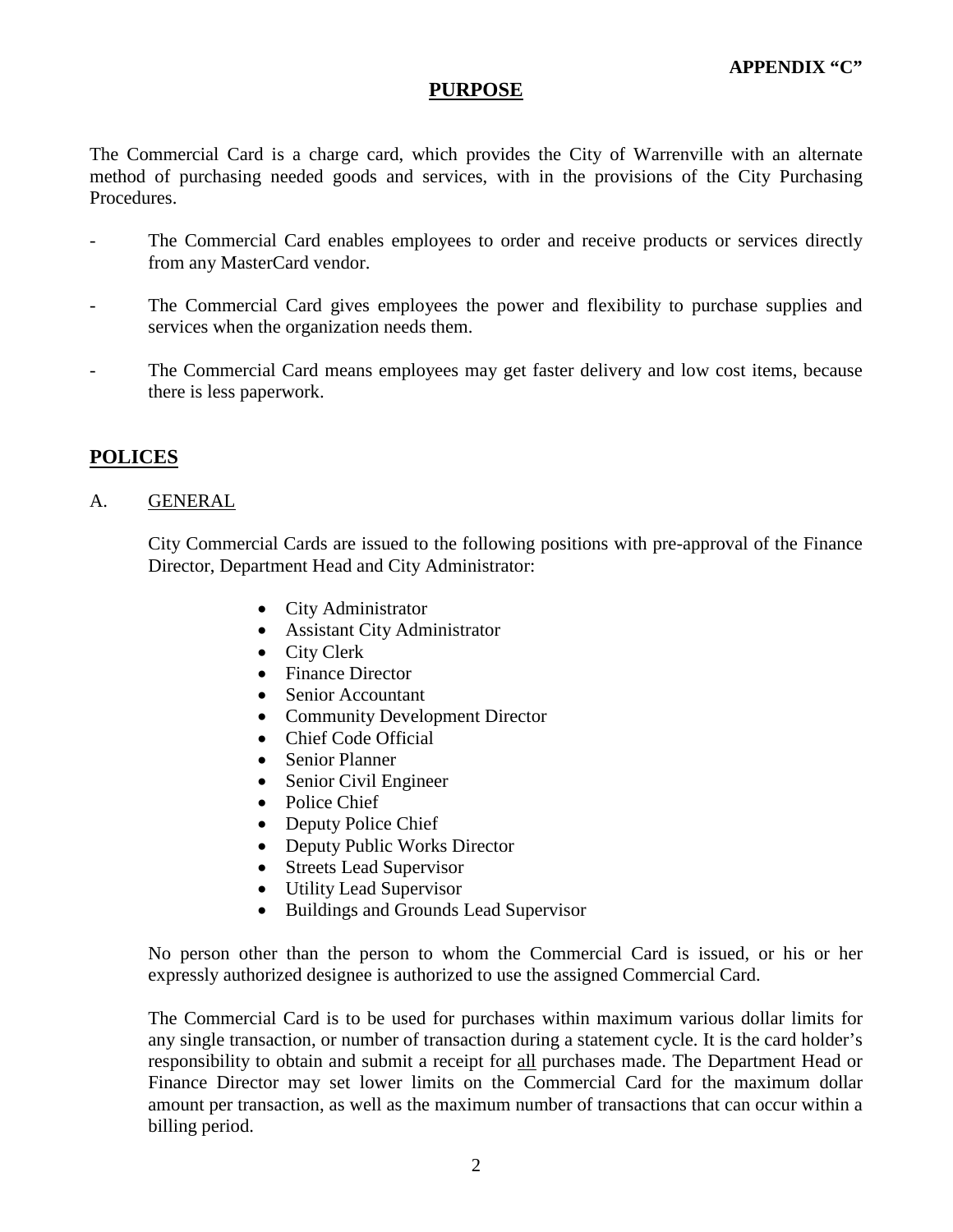Any transaction over your limit for a single item will be rejected by MasterCard. All purchases must follow the City of Warrenville Purchasing Policies and Procedures.

A Monthly Statement copy, per card number, will be sent to the card holders Department Head for review and approval. The Monthly Statement will contain all charges from the previous month or billing period.

The card is to be used for official City of Warrenville **BUSINESS ONLY.**

If the cardholder needs assistance with a vendor, or unapproved/rejected transactions, please contact the Finance Director, who is the designated City Commercial Card program administrator.

#### B. **APPROPRIATE USE OF THE COMMERCIAL CARD**

A wide variety of goods and services can be purchased using the Commercial Card, including, but not limited to:

| Maintenance                              | <b>Flowers</b>                                       |
|------------------------------------------|------------------------------------------------------|
| Repairs                                  | Rentals                                              |
| <b>Supplies</b>                          | Training, Travel and Meetings (with appropriate pre- |
|                                          | approval)                                            |
| Gasoline (generally outside Copying jobs |                                                      |
| Warrenville)                             |                                                      |
| Subscriptions                            | Memberships (professional associations)              |

#### C. **INAPPROPRIATE USES OF THE COMMERCIAL CARD**

#### **THE CARD MUST NOT BE USED FOR:**

- Capital purchases
- Alcohol or cigarettes
- Pornographic material
- Personal use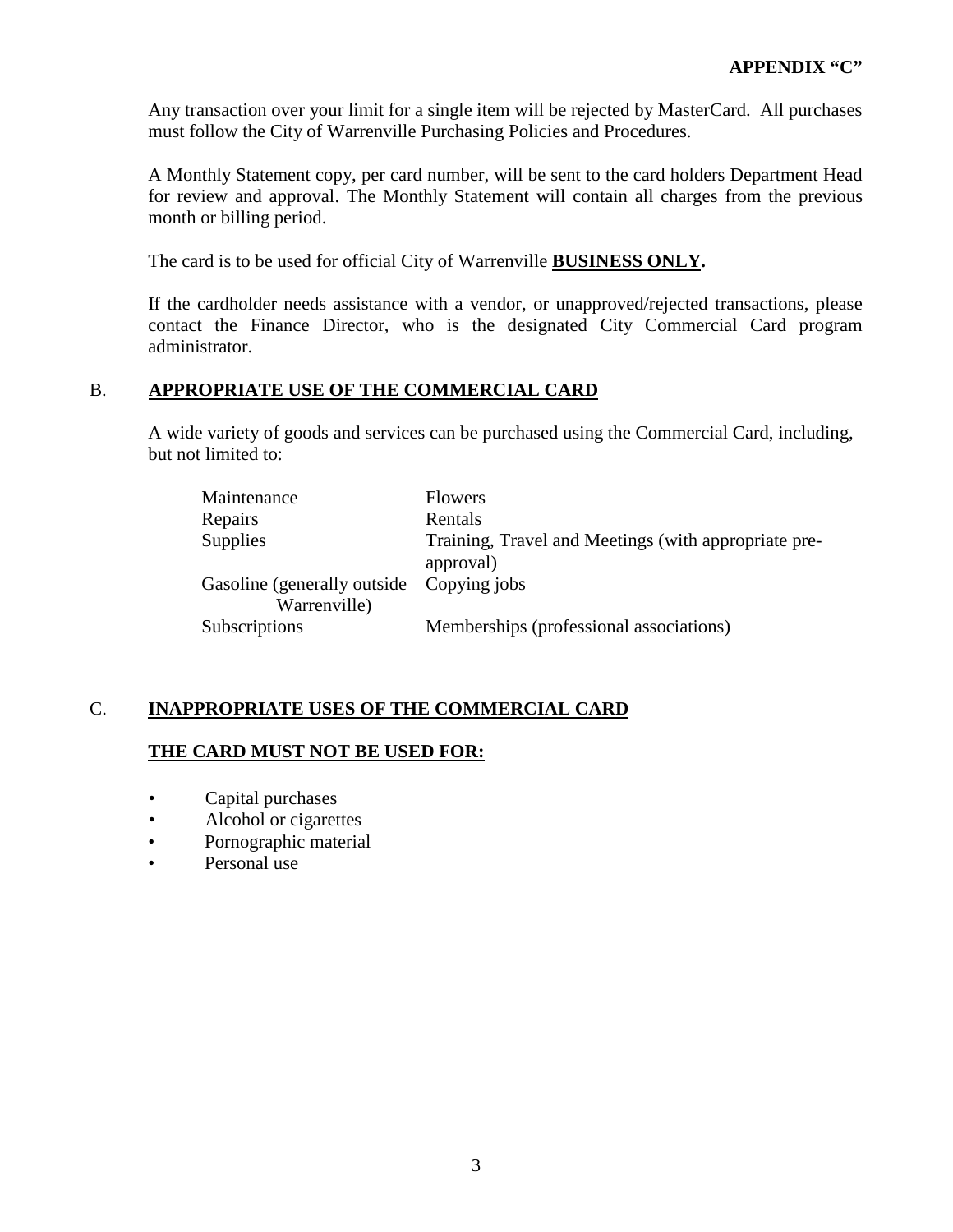#### **HOW TO OBTAIN A CITY AUTHORIZED COMMERCIAL CARD**

#### **PROCEDURES**

- 1. The initial step in obtaining a Commercial Card is for a Department Head to submit a request to the Finance Director.
- 2. Commercial Card limits will be set in accordance with the purchasing limits established by the City Code.
- 3. The Finance Department will forward a copy of the Policies and Procedures along with a Cardholder Agreement to the employee.
- 4. Once the Cardholder Agreement form has been completed and all the proper approvals obtained, the form must be returned to the Finance Department.
- 5. After the Finance Department receives the completed Cardholder Agreement, the Commercial Card will be delivered to Finance in accordance with the established policies and practices of the card issuing company, and generally occurs within one week.
- 6. Once the Finance Department receives the Commercial Card, a meeting will be scheduled with the employee and the Finance Director to review the Policies and Procedures and to answer any questions.
- 7. After this meeting has been completed, the Finance Department will present the card to the employee. The employee will sign the Cardholder Agreement. A copy of the Agreement will be kept with the employee personnel file and one copy of the Agreement will be given to the employee.
- 8. The employee can begin to use the Commercial Card., once the card activation process, as required by the Commercial Card issuer, has been completed.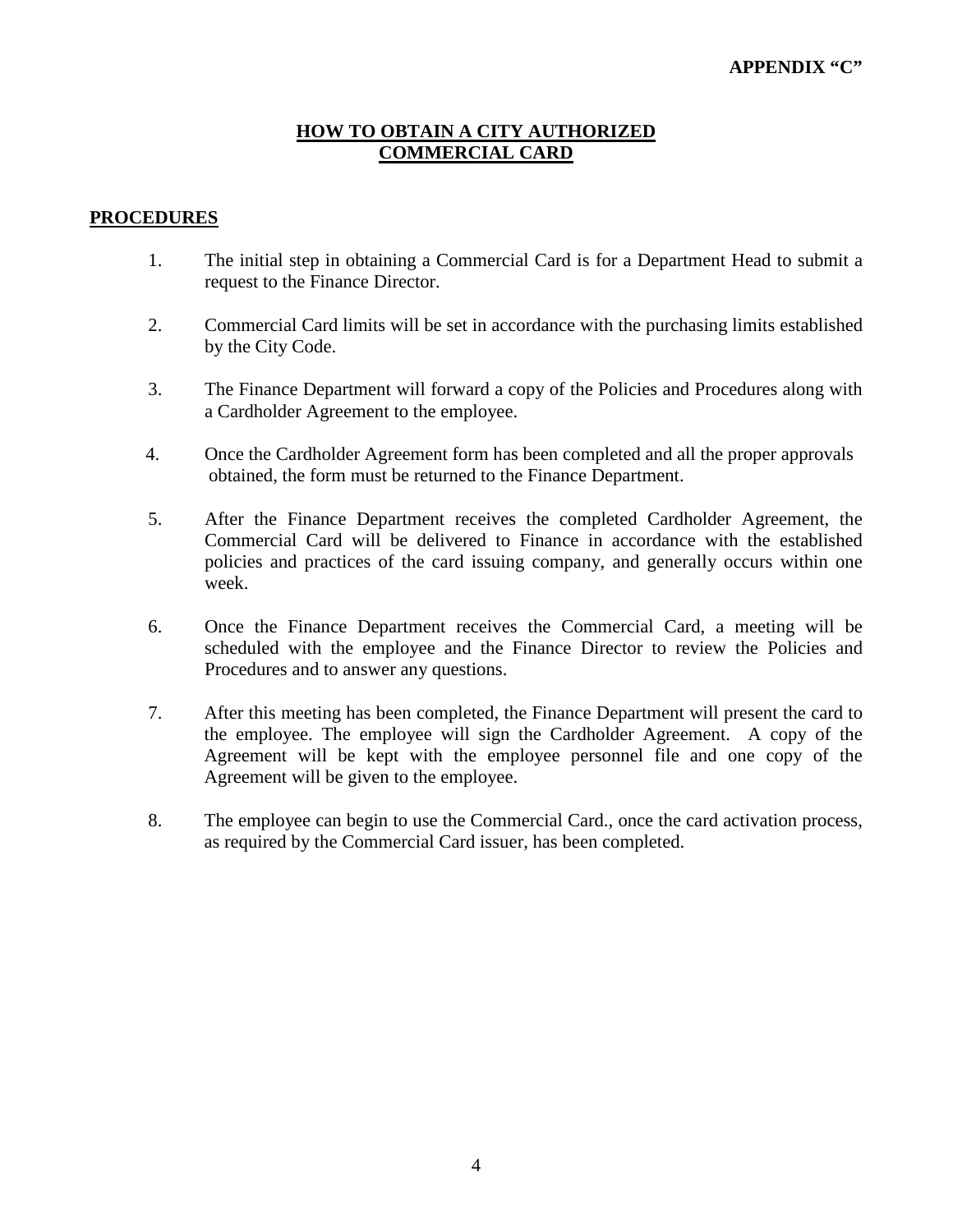#### **PROCEDURES**

#### A. **MAKING A PURCHASE**

Only the cardholder named on the Commercial Card, or his or her expressly authorized designee can use that card. It is also the cardholder's responsibility to take the steps necessary to avoid payment of sales tax. A copy of the City Tax Exemption letter may be obtained from the Finance Department.

- 1. The cardholder will present the card at the cash register, sign, and obtain the charge receipt or cash register tape for filing and leave with the purchase. It is the responsibility of the card holder to code the purchase to the proper general ledger account number. Any incorrectly assigned general ledger account number will be corrected by the Finance Department.
- 2. The cardholder may also place an order over the phone. When a telephone order is placed, the cardholder should request from the vendor a receipt showing prices and quantities. When the goods are received, the cardholder should check the goods against the packing slip, and forward that packing slip to the Finance Department.
- 3. The cardholder may also place an order over the Internet. When an Internet order is placed, the cardholder should printout a copy of the order, and forward that copy to the Finance Department.

#### B. **SHIPPING/RECEIVING**

1. The cardholder must provide the vendor with the appropriate shipping information or a delay in the delivery of the shipment may occur. **All goods must be shipped to the City of Warrenville, and not to the cardholder's home address.**

#### C. **INCORRECT SHIPMENTS OR RETURNS**

- 1. If a shipment is incorrect, the cardholder should contact the vendor to arrange for a return, exchange or refund (credit). If the vendor agrees to issue a refund, that information should be conveyed to the Finance Department, so it can be verified that the refund (credit) is properly reflected in the next Monthly Statement.
- 2. It is the cardholder's responsibility to know the vendor's return policy.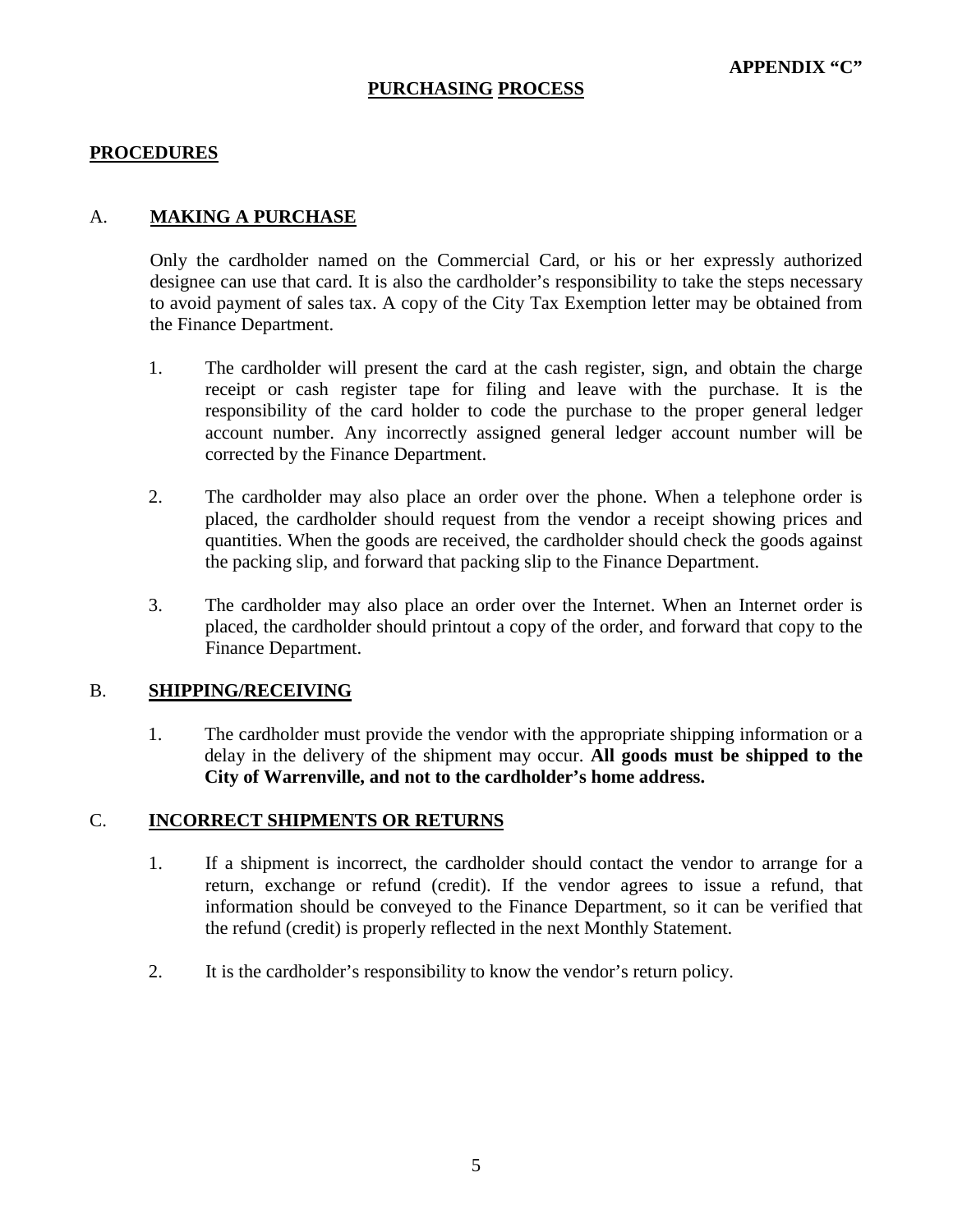#### **RECONCILING MONTHLY PURCHASES**

#### **PROCEDURES**

#### A. **CARDHOLDER RESPONSIBILITIES**

- 1. The person named on the Commercial Card is responsible for keeping track of how the Card is used and for keeping it safe. Although the cardholder will not be responsible for actually paying the expense, the cardholder must obtain receipts for his/her purchases. And just like any credit card, the cardholder should protect against fraudulent use of the Card.
- 2. It is the cardholder's responsibility to make certain that any and all, receipts for any purchase or transaction, made with their assigned card, is forwarded to the Finance Department, within in one week of that purchase or transaction.

#### **B. MONTHLY STATEMENT/SUMMARY INVOICE STATEMENT**

- 1. Monthly, the City receives an itemized statement, detailing all charges made by the cardholder. Submitted receipts will be reconciled to the monthly statement, by the Finance Department, and the cardholder may be contacted regarding any missing or incomplete purchase or transaction records.
- 2. The monthly statement will be reviewed and approved by the cardholder's department head, thereby authorizing the cardholder's transactions.
- 3. Following the aforementioned approval process, the monthly statement is presented to the City Council, for final payment authorization.

#### **DISCREPANCIES OR UNAUTHORIZED USAGE**

#### **TYPES OF DISCREPANCIES**

- 1. The amount of the transaction is incorrect.
- 2. A purchase appears on the Monthly Memo Statement that was not made by the authorized cardholder.
- 3. There is a product quality or service issue.

#### **PROCEDURES**

- 1. If there are any discrepancies on the cardholder's Monthly Memo Statement, the vendor will need to be contacted immediately to try to resolve the issue(s) in question.
- 2. If the discrepancies cannot be resolved with the vendor, the cardholder will then need to contact the Finance Director within 15 days from the date of the statement on which the discrepancy appeared.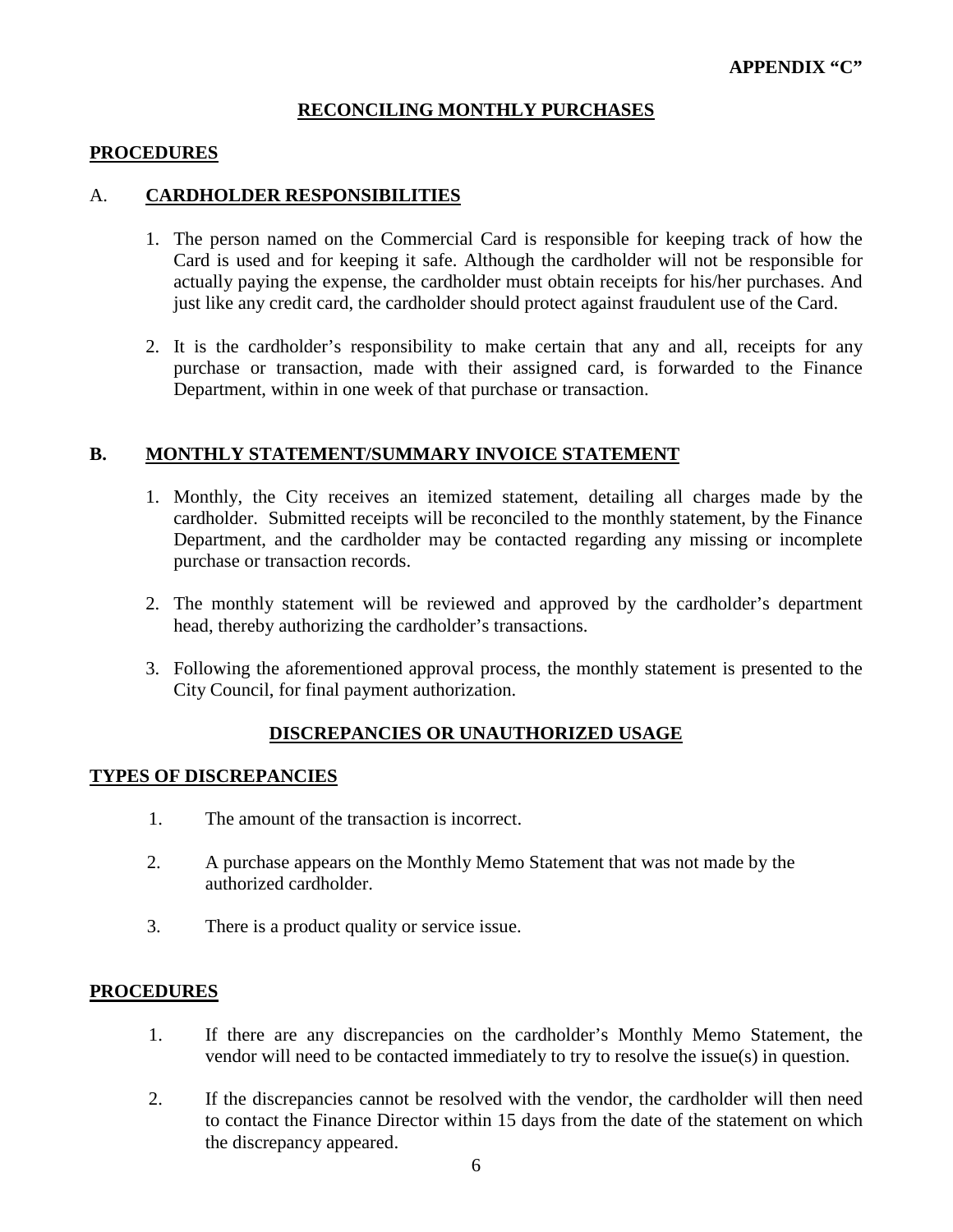#### **CARD DEACTIVATION**

#### **PROCEDURES**

#### A. **TERMINATION OF CARDHOLDER**

Upon voluntary or involuntary termination of employment of a cardholder, the Commercial Card must be turned in to the cardholder's Department Head and forwarded to the Finance **Director** 

The Finance Director will immediately take the steps prescribed by the issuing company to deactivate the Commercial Card.

Upon successful deactivation of the cardholder account, the card is to be destroyed by the Finance Director.

#### B. **MISUSE OF THE CARD BY THE CARDHOLDER**

Whenever a Commercial Card is misused or the policies and procedures are violated, the Department Head will work with the City Administrator to determine appropriate disciplinary action. *TERMINATION OF THE CARDHOLDER'S EMPLOYMENT IS A VIABLE OPTION.*

- 1. The Department Head or City Administrator may request suspension or cancellation of the Commercial Card at any time by notifying the Finance Director.
- 2. The Department Head along with the City Administrator or his designee will work together in determining the appropriate action. The Department Head will then inform the Finance Director if the Commercial Card should be deactivated.
- 3. The Finance Director may unilaterally suspend or cancel a Commercial Card if:
	- a. The City of Warrenville Commercial Card Policies and Procedures are not followed.
	- b. The cardholder makes unauthorized purchases, or continually tries **to exceed** the per purchase limit or the specified purchase frequency.
	- c. If the cardholder continually makes purchases with the City Commercial Card, when other means for making the specific purchase have been established, (*i.e.* use of the Commercial Card to purchase gasoline or diesel fuel for a City vehicle, instead of using a fleet gasoline purchasing card)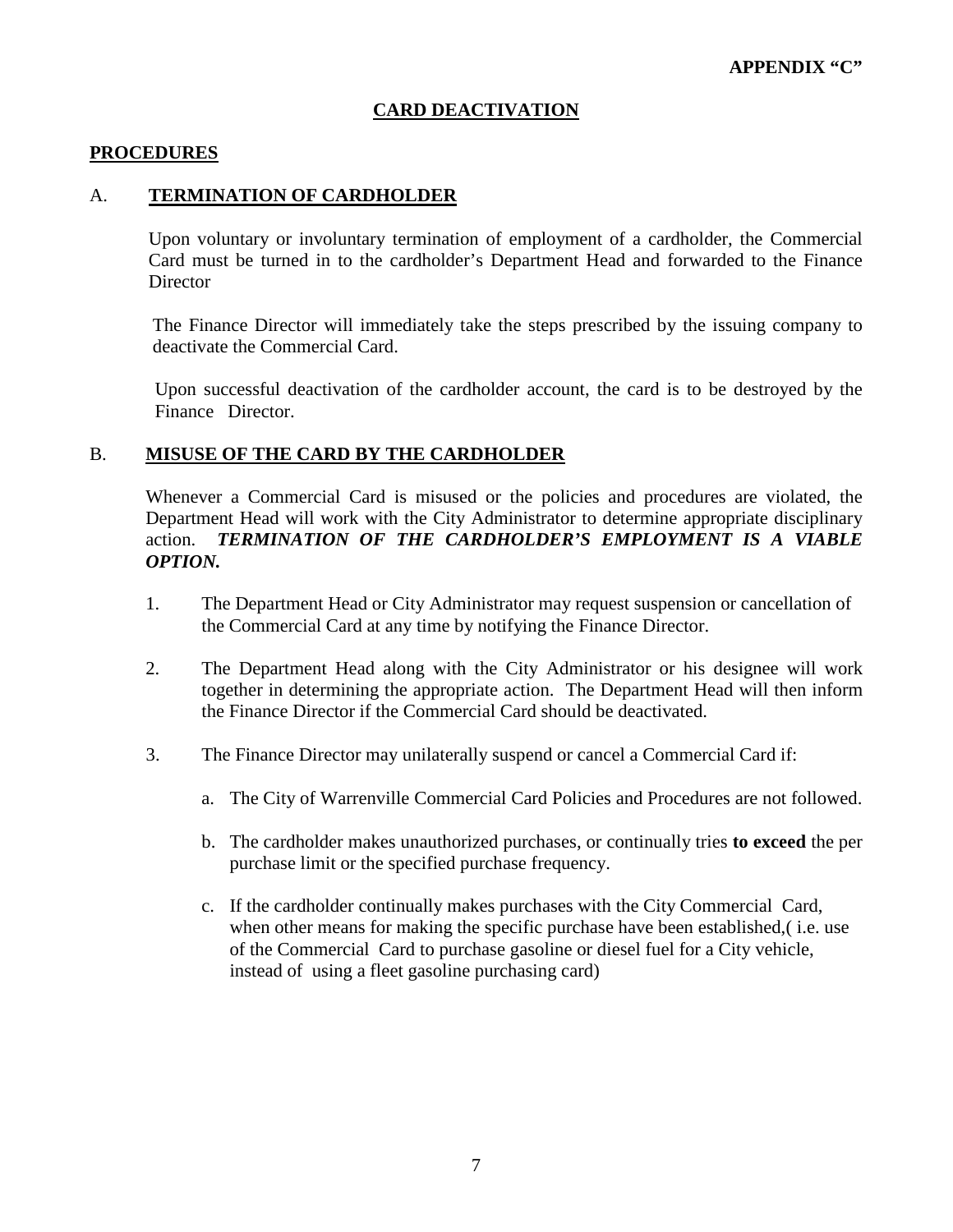#### **REPORTING LOST OR STOLEN CARDS**

#### **PROCEDURES**

- 1. If a Commercial Card is lost or stolen, the cardholder must immediately inform the Finance Director and his/her Department Head.
- 2. The Finance Director will immediately suspend or deactivate the Commercial Card and will send an acknowledgement to the cardholder and Department Head informing them of this action.
- 4. In order to receive a replacement Commercial Card, the cardholder's Department Head must complete a new Commercial Card Request Form and the cardholder must complete a new Cardholder Agreement.
- 5. The Finance Director will produce a replacement Commercial Card after the proper forms have been completed and returned.
- 6. The cardholder is responsible for review and reconciliation of the Monthly Memo Statement of the deactivated Commercial Card as well as the Monthly Memo Statement on the new Commercial Card.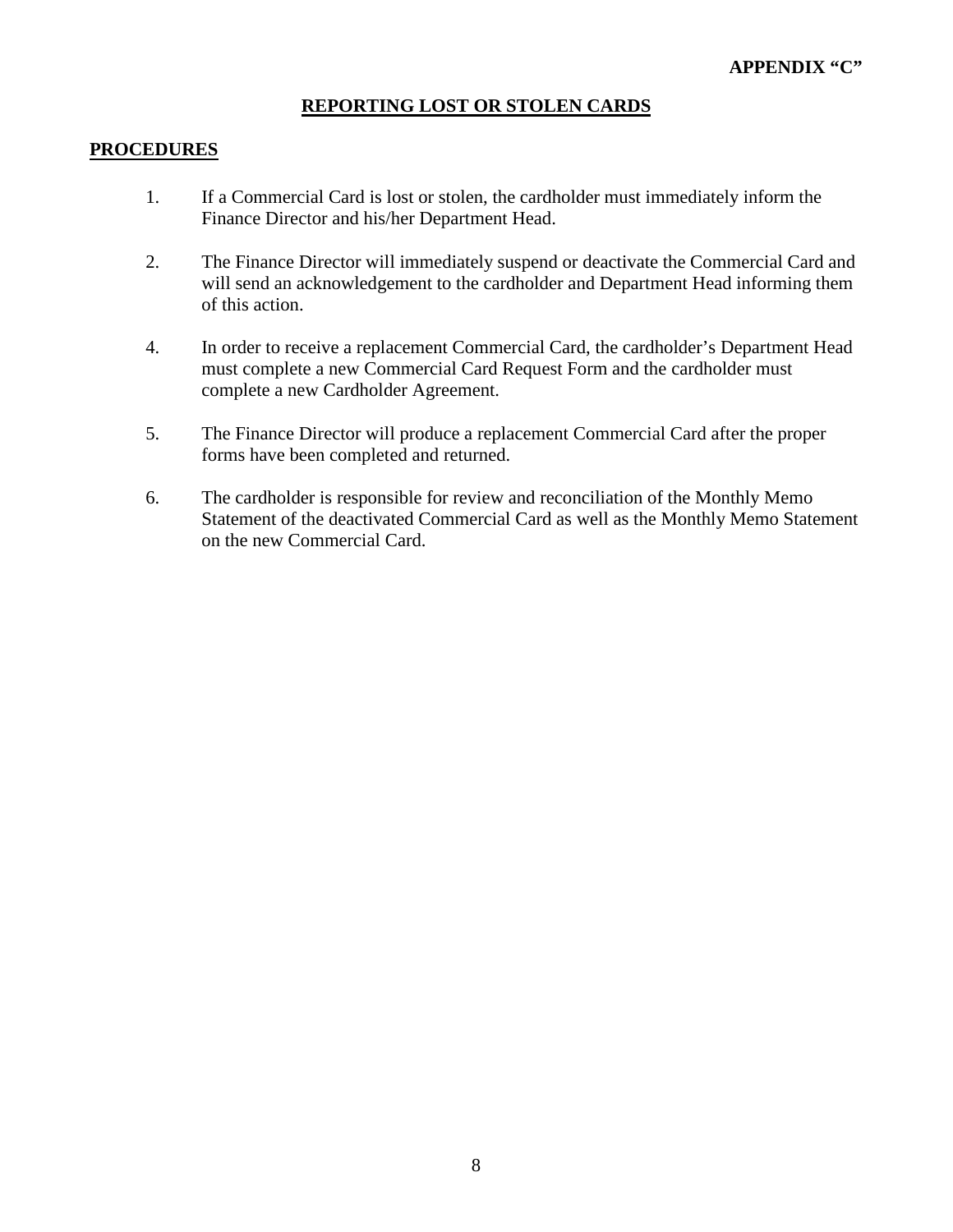### **Receipt & Acknowledgement Of the City of Warrenville Commercial Card Policies and Procedures**

The Commercial Card Policies and Procedures (CCCPP) contain a general description of some of the policies and procedures concerning use of the City of Warrenville Commercial Card, a MasterCard charge card. These policies and procedures will serve as a guide, but may not be the final word in all cases.

Changes in the CCCPP may occur and as a result the contents of the CCPP may change from time to time and may be changed at any time at the discretion of the City of Warrenville. No changes will be made without due consideration of the mutual advantages, disadvantages, benefits and responsibilities such changes will have on the employee of the City of Warrenville.

Please read the following statements and sign below to indicate your receipt and acknowledgment of the City of Warrenville, Commercial Card Policies and Procedures.

- I have received and read a copy of the City of Warrenville Commercial Card Policies and Procedures. I understand that the policies, rules and benefits described in it are subject to change at the sole discretion of the City of Warrenville at any time.
- I understand that should the content be changed in any way, the City of Warrenville may require an additional signature from me to indicate that I am aware of and understand any new policies.
- I understand that my signature below indicates that I have read and understand the above statements and have received a copy of the City of Warrenville Commercial Card Policies and Procedures.

\_\_\_\_\_\_\_\_\_\_\_\_\_\_\_\_\_\_\_\_\_\_\_\_\_\_\_\_\_\_\_\_\_\_\_\_\_\_\_ \_\_\_\_\_\_\_\_\_\_\_\_\_\_\_\_\_\_\_\_\_\_\_\_\_\_\_\_\_\_\_\_\_\_\_\_\_\_\_\_

Employee's Printed Name Position

Employee's Signature Date

\_\_\_\_\_\_\_\_\_\_\_\_\_\_\_\_\_\_\_\_\_\_\_\_\_\_\_\_\_\_\_\_\_\_\_\_\_\_\_ \_\_\_\_\_\_\_\_\_\_\_\_\_\_\_\_\_\_\_\_\_\_\_\_\_\_\_\_\_\_\_\_\_\_\_\_\_\_\_\_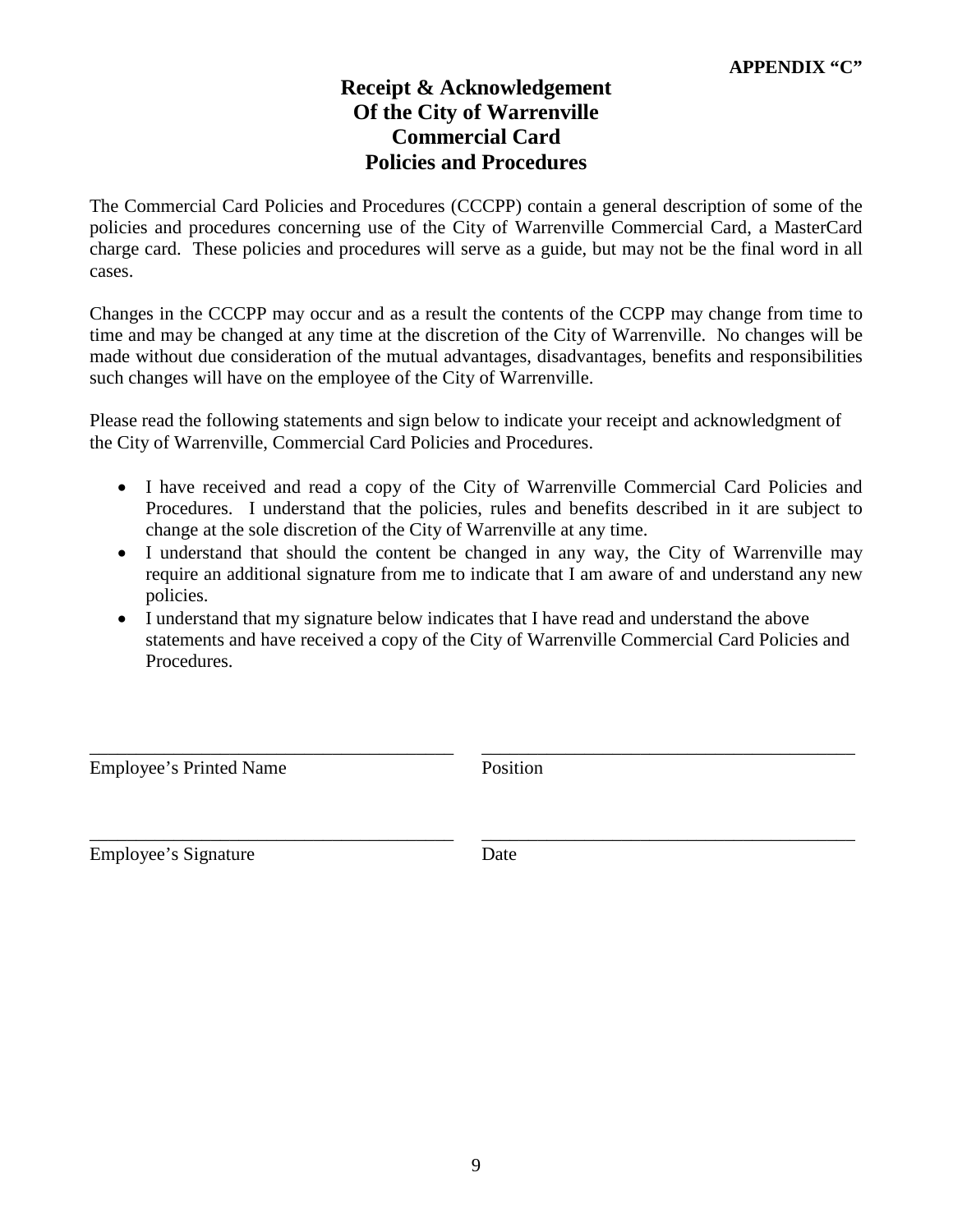| Description of Initial Asset Analysis      | calculated by using the date of acquisition and applying the following formula (Current Price Per Square Foot x Number of<br>A list of all parcels of land owned by City was compiled. A search was conducted of City and Township Records to<br>determine if a acquisition date and historical cost was available. If a historic cost was not available, an estimated cost was<br>Square Feet x Deflator based on the CPI). If an exact acquisition year was not available, then the year was estimated based<br>on knowledge of City Staff. | A list of all segments of Rights Of Way was compiled.                                                                                                                                    | A list of bridges owned by the City was compiled. Historical costs were used if available from records. If a historic cost<br>was not available, an estimated cost was calculated by using the date of construction or reconstruction and applying the<br>following formula (Current Price for reconstruction x Deflator based on the the Federal Highway Construction Price<br>Index). If an exact acquisition year was not available, then the year was estimated based on knowledge of City Staff. | The historic cost to acquire or construct buildings was obtained from City records. If no historic cost was available, the<br>original date the building was acquired or built was established, the current cost per square foot for reconstructing that<br>building was estimated and then multiplied by the total square footage of the building to get a current replacement cost and<br>this current replacement cost was deflated to the year of acquisition/construction using the historic trends of the US<br>Department of Labor Consumer Price Index for Construction. | estimated based on City records. The square yardage of the segment of road was determined from City records and then a<br>A list of all City owned streets was compiled. The year of acquisition, construction, or reconstruction was determined or<br>current cost per square yard to reconstruct that segment of road was determined by the Director of Finance or from the<br>square yardage and a current cost to reconstruct each segment was determined. This current cost was then deflated to the<br>estimated year of acquisition, construction, reconstruction using the historic trends of the Federal Highway Road<br>Capital Maintenance and Replacement Plan (CMRP). The cost per square yard to reconstruct was multiplied by the total<br>Construction Cost Index. | capitalized regardless of proximity to threshold. Equipment below the threshold may be capitlized upon the discretion of<br>The cost of acquisition of each piece of equipment was determined from the City's financial records. Vehicles will be<br>the Public Works Superintendent and Finance Director. | City. This current cost was then deflated using the Federal Highway Administration's Highway Construction Price Trends<br>An average current cost to construct a linear foot of storm sewer was determined by the City Engineer. This current cost<br>was then applied to the storm sewer segments to determine the current cost to construct the storm sewer segments in the<br>Analysis | Traffic Signals will be treated as individual units. | Sidewalks will be capitalized | Streetlights will be treated as individual units. | Page 1 of 2        |
|--------------------------------------------|-----------------------------------------------------------------------------------------------------------------------------------------------------------------------------------------------------------------------------------------------------------------------------------------------------------------------------------------------------------------------------------------------------------------------------------------------------------------------------------------------------------------------------------------------|------------------------------------------------------------------------------------------------------------------------------------------------------------------------------------------|-------------------------------------------------------------------------------------------------------------------------------------------------------------------------------------------------------------------------------------------------------------------------------------------------------------------------------------------------------------------------------------------------------------------------------------------------------------------------------------------------------|----------------------------------------------------------------------------------------------------------------------------------------------------------------------------------------------------------------------------------------------------------------------------------------------------------------------------------------------------------------------------------------------------------------------------------------------------------------------------------------------------------------------------------------------------------------------------------|------------------------------------------------------------------------------------------------------------------------------------------------------------------------------------------------------------------------------------------------------------------------------------------------------------------------------------------------------------------------------------------------------------------------------------------------------------------------------------------------------------------------------------------------------------------------------------------------------------------------------------------------------------------------------------------------------------------------------------------------------------------------------------|------------------------------------------------------------------------------------------------------------------------------------------------------------------------------------------------------------------------------------------------------------------------------------------------------------|-------------------------------------------------------------------------------------------------------------------------------------------------------------------------------------------------------------------------------------------------------------------------------------------------------------------------------------------------------------------------------------------|------------------------------------------------------|-------------------------------|---------------------------------------------------|--------------------|
| <b>Asset Description</b>                   | by City, not including public Right<br>Includes all parcels of land owned<br>of Way                                                                                                                                                                                                                                                                                                                                                                                                                                                           | parkway and the sidewalks, usually<br>City, typically the public roads and<br>alleys in the City along with the<br>The rights of way owned by the<br>a width of either 60', 66', or 80'. | All acquisitions, construction, or<br>reconstruction of a bridge that<br>exceeds \$20,000                                                                                                                                                                                                                                                                                                                                                                                                             | All acquisitions, construction, or<br>reconstruction of buildings that<br>xceed \$20,000                                                                                                                                                                                                                                                                                                                                                                                                                                                                                         | All acquisitions, construction, or<br>reconstruction of streets                                                                                                                                                                                                                                                                                                                                                                                                                                                                                                                                                                                                                                                                                                                    | with an acquisition cost<br>All City owned vehicles and<br>exceeding \$20,000<br>equipment                                                                                                                                                                                                                 | All acquisitions, construction, or<br>reconstruction of storm sewer<br>segments                                                                                                                                                                                                                                                                                                           |                                                      |                               |                                                   |                    |
| Depreciable<br>Life                        | $\stackrel{\triangle}{\geq}$                                                                                                                                                                                                                                                                                                                                                                                                                                                                                                                  | $\sum_{i=1}^{n}$                                                                                                                                                                         | 40 Years                                                                                                                                                                                                                                                                                                                                                                                                                                                                                              | 40 Years                                                                                                                                                                                                                                                                                                                                                                                                                                                                                                                                                                         | 60 Years                                                                                                                                                                                                                                                                                                                                                                                                                                                                                                                                                                                                                                                                                                                                                                           | Depending on<br>Variable,<br>Item                                                                                                                                                                                                                                                                          | 75 Years                                                                                                                                                                                                                                                                                                                                                                                  |                                                      |                               |                                                   |                    |
| Type of Activity<br>apitalized             | 1. Governmental Funds (General Fund, Capital Maintenance Fund, TIF Fund)<br>Any Purchase/Donation of<br>Land                                                                                                                                                                                                                                                                                                                                                                                                                                  | Any Purchase/Donation of<br>Right-Of-Way                                                                                                                                                 | or Reconstruction in excess<br>Acquisition, Construction<br>of \$20,000                                                                                                                                                                                                                                                                                                                                                                                                                               | or Reconstruction in excess<br>Acquisition, Construction<br>of \$20,000                                                                                                                                                                                                                                                                                                                                                                                                                                                                                                          | Acquisition, Construction<br>or Reconstruction                                                                                                                                                                                                                                                                                                                                                                                                                                                                                                                                                                                                                                                                                                                                     | Acquisition of Equipment<br>with a cost exceeding<br>\$20,000                                                                                                                                                                                                                                              | Acquisition, Construction<br>or Reconstruction                                                                                                                                                                                                                                                                                                                                            |                                                      |                               |                                                   |                    |
| Capitalization<br>Threshold for<br>Minimum | All Land                                                                                                                                                                                                                                                                                                                                                                                                                                                                                                                                      | All Land                                                                                                                                                                                 | \$20,000                                                                                                                                                                                                                                                                                                                                                                                                                                                                                              | \$20,000                                                                                                                                                                                                                                                                                                                                                                                                                                                                                                                                                                         | All Streets                                                                                                                                                                                                                                                                                                                                                                                                                                                                                                                                                                                                                                                                                                                                                                        | \$20,000                                                                                                                                                                                                                                                                                                   | All Stormsewer<br>Segments                                                                                                                                                                                                                                                                                                                                                                | \$20,000                                             | \$20,000                      | \$20,000                                          |                    |
| Class of Asset                             | Land                                                                                                                                                                                                                                                                                                                                                                                                                                                                                                                                          | Rights-Of-Way                                                                                                                                                                            | <b>Bridges</b>                                                                                                                                                                                                                                                                                                                                                                                                                                                                                        | <b>Buildings</b>                                                                                                                                                                                                                                                                                                                                                                                                                                                                                                                                                                 | Streets                                                                                                                                                                                                                                                                                                                                                                                                                                                                                                                                                                                                                                                                                                                                                                            | Vehicles &<br>Equipment                                                                                                                                                                                                                                                                                    | Stormsewer System                                                                                                                                                                                                                                                                                                                                                                         | Traffic Signals                                      | Sidewalk                      | Streetlights                                      | 2. Enterprise Fund |

**APPENDIX "D"**

APPENDIX "D"

**City of Warrenville Capitalization Policy: Classes, Thresholds, and Descriptions**

City of Warrenville Capitalization Policy: Classes, Thresholds, and Descriptions